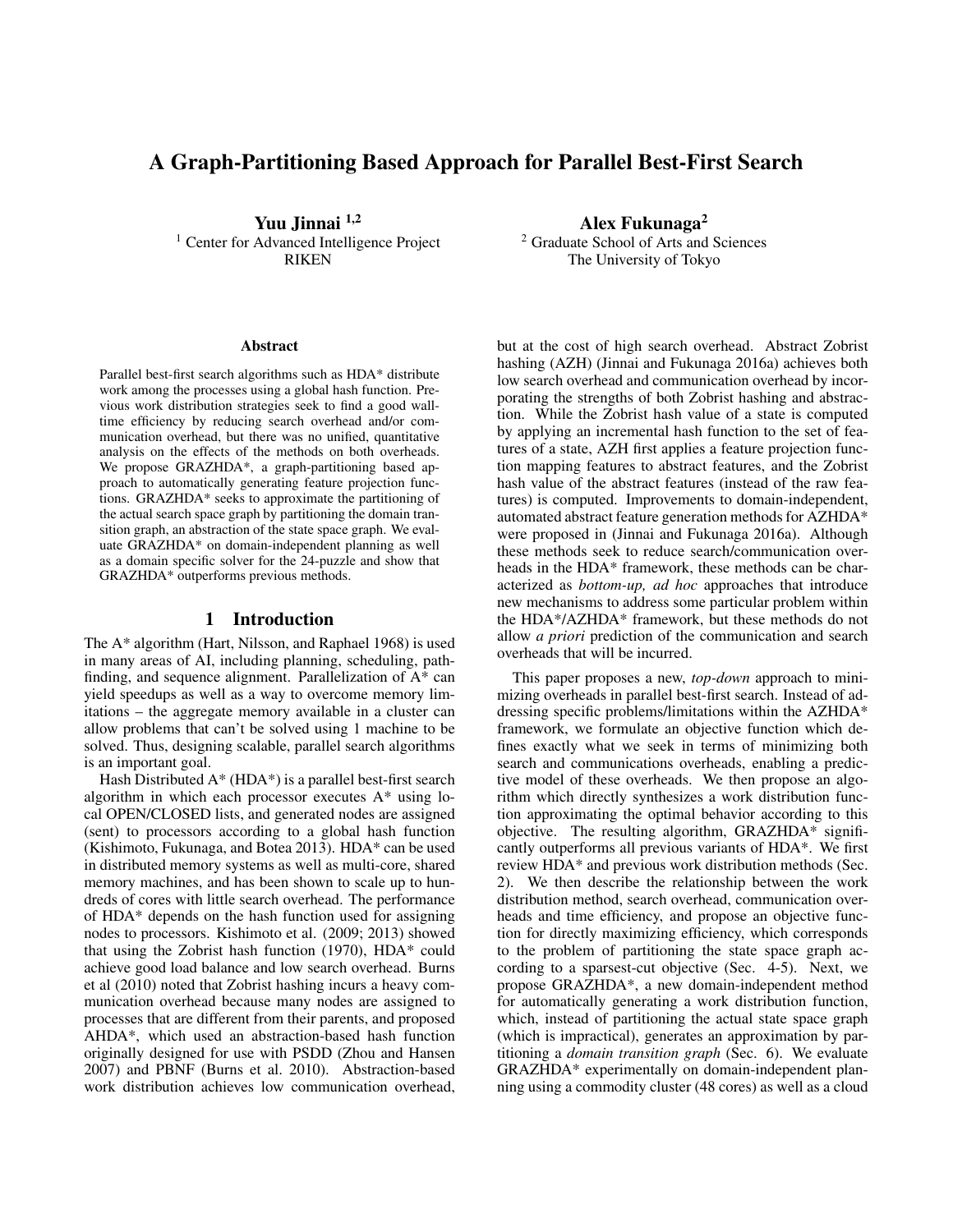cluster (128 cores), and show that it outperforms previous methods (Sec. 7). We also evaluate GRAZHDA\* for a domain-specific, 24-puzzle solver on a multicore machine.

This paper summarizes work which will appear in a JAIR article (Jinnai and Fukunaga 2017).

#### 2 Background

Hash Distributed A\* (HDA\*) (Kishimoto, Fukunaga, and Botea 2013) is a parallel A\* algorithm where each processor has its own OPEN and CLOSED. A global hash function assigns a unique owner thread to every search node. Each thread  $T$  repeatedly executes the following: (1) For all new nodes n in T's message queue, if it is not in CLOSED (not a duplicate), put  $n$  in OPEN. (2) Expand node  $n$  with highest priority in OPEN. For every generated node  $c$ , compute hash value  $H(c)$ , and send c to the thread that owns  $H(c)$ .

Although an ideal parallel best-first search algorithm would achieve a  $n$ -fold speedup on  $n$  threads, several overheads can prevent HDA\* from achieving linear speedup.

Communication Overhead (CO): Communication overhead is the ratio of nodes transferred to other threads:  $CO := \frac{\text{\# nodes sent to other threads}}{\text{\# nodes generated}}$ . CO is detrimental to performance because of delays due to message transfers (e.g., network communications), as well as access to data structure such as message queues. HDA\* incurs communication overhead when transferring a node from the thread where it is generated to its owner according to the hash function. In general, CO increases with the number of threads. If nodes are assigned randomly to the threads, CO will be proportional to  $1 - \frac{1}{\# thread}$ .

Search Overhead (SO): Parallel search usually expands more nodes than sequential A\*. In this paper we define search overhead as  $SO := \frac{\text{\# nodes expanded in parallel}}{\text{\#nodes expanded in sequential search}} - 1$ . SO can arise due to inefficient load balance (LB). If load balance is poor, a thread which is assigned more nodes than others will become a bottleneck – other threads spend their time expanding less promising nodes, resulting in search overhead.

There is a fundamental trade-off between CO and SO. Increasing communication can reduce search overhead at the cost of communication overhead, and vice-versa.

Zobrist Hashing, Abstraction, and Abstract Zobrist Hashing In the original work on HDA<sup>\*</sup>. Kishimoto et al. (2013) used Zobrist hashing (1970). The Zobrist hash value of a state s,  $Z(s)$ , is calculated as follows. For simplicity, assume that  $s$  is represented as an array of  $n$  propositions,  $s = (x_0, x_1, ..., x_n)$ . Let R be a table containing preinitialized random bit strings.

$$
Z(s) := R[x_0] \text{ for } R[x_1] \text{ for } \cdots \text{ for } R[x_n]
$$

Zobrist hashing seeks to distribute nodes uniformly among all threads, without any consideration of the neighborhood structure of the search space graph. As a consequence, communication overhead is high. Assume an ideal implementation that assigns nodes uniformly among threads. Every generated node is sent to another thread with probability  $1-\frac{1}{\#threads}$ . Therefore, with 16 threads, > 90%

of the nodes are sent to other threads, so communication costs are incurred for the vast majority of node generations.

In order to minimize communication overhead in HDA\*, Burns et al (2010) proposed AHDA\*, which uses *abstraction* based node assignment. AHDA\* applies the state space partitioning technique used in PBNF (Burns et al. 2010), which in turn is based on PSDD (Zhou and Hansen 2007). Abstraction projects nodes in the state space into *abstract states*, and abstract states are assigned to processors using a modulus operator. Thus, nodes that are projected to the same abstract state are assigned to the same thread. If the abstraction function is defined so that children of node  $n$ are usually in the same abstract state as  $n$ , then communication overhead is minimized. The drawback of this method is that it focuses solely on minimizing communication overhead, and there is no mechanism for equalizing load balance, which can lead to high search overhead. Abstraction is generally constructed by ignoring subset of features. It has been shown that abstraction has roughly 2-4 times the search overhead of Zobrist hashing on the 24-puzzle (Jinnai and Fukunaga 2016a).

Dynamic AHDA\* (DAHDA\*), dynamically sets the threshold of the abstract graph size according to the instance's state space size (Jinnai and Fukunaga 2016b). DAHDA\* was shown to significantly improve upon AHDA\* in distributed memory clusters, in cases where AHDA\* fails to solve many instances because of poor load balancing.

*Abstract Zobrist hashing* (AZH) (Jinnai and Fukunaga 2016a) is a hybrid hashing strategy which augments the Zobrist hashing framework with the idea of projection from abstraction, incorporating the strengths of both methods. The AZH value of a state,  $AZ(s)$  is:

$$
AZ(s) := R[A(x_0)] \text{ for } R[A(x_1)] \text{ for } \cdots \text{ for } R[A(x_n)] \tag{1}
$$

where A is a *feature projection function*, a many-to-one mapping from from each raw feature to an *abstract feature*, and  $R$  is a precomputed table for each abstract feature.

Thus, AZH is a 2-level, hierarchical hash, where raw features are first projected to abstract features, and Zobrist hashing is applied to the abstract features. Figure 1 illustrates the computation of AZH for the 8-puzzle.

AZH seeks to combine the advantages of both abstraction and Zobrist hashing. Communication overhead is minimized by building abstract features that share the same hash value (abstract features are analogous to how abstraction projects states to abstract states), and load balance is achieved by applying Zobrist hashing to the abstract features of each state.

Compared to Zobrist hashing, AZH incurs less CO due to abstract feature-based hashing. While Zobrist hashing assigns a hash value for each node independently, AZH assigns the same hash value for all nodes which share the same abstract features for all features, reducing the number of node transfers. Also, in contrast to abstraction-based node assignment, which minimizes communications but does not optimize load balance and search overhead, AZH seeks good load balance, because the node assignment considers all features in the state, rather than just a subset.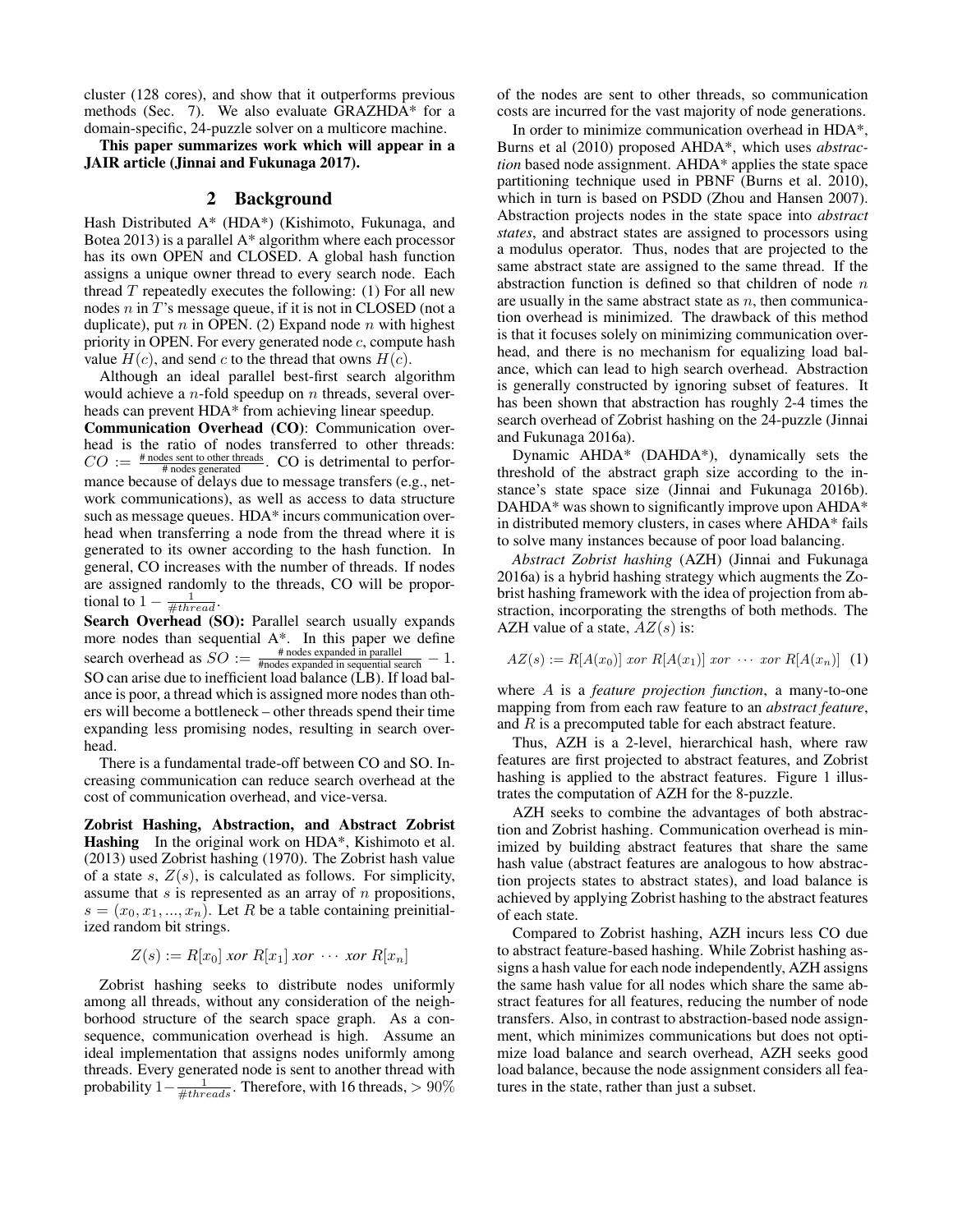

Figure 1: Calculation of abstract Zobrist hash (AZH) value  $AZ(s)$ for the 8-puzzle: State  $s = (t_1, t_2, ..., t_8)$ , where  $t_i = 1, 2, ..., 9$ . The Zobrist hash value of  $s$  is the result of xor'ing a preinitialized random bit vector  $R[t_i]$  for each feature (tile)  $t_i$ . AZH incorporates an additional step which projects features to abstract features (for each feature  $t_i$ , look up  $R[A(t_i)]$  instead of  $R[t_i]$ ).

Domain-Independent Feature Projection Functions for Abstract Zobrist Hashing The feature projection function plays a critical role in determining the performance of AZH, because AZH relies on the feature projection in order to reduce communications overhead. Below, we review two recently proposed domain-independent abstract feature generation methods, GreedyAFG and FluencyAFG.

Greedy Abstract Feature Generation (Jinnai and Fukunaga 2016a) *Greedy abstract feature generation* (GreedyAFG) is a simple, domain-independent abstract feature generation method, which partitions each feature into 2 abstract features (Jinnai and Fukunaga 2016a). GreedyAFG first identifies *atom groups* (sets of mutually exclusive propositions from which exactly one will be true for each reachable state, e.g., the values of a SAS+ multi-valued variable (Bäckström and Nebel 1995)). Each atom group  $G$  is partitioned into 2 abstract features  $S_1$  and  $S_2$ , based G's undirected transition graph (nodes are propositions, edges are transitions), as follows: (1) assign the minimal degree node to  $S_1$ ; (2) greedily add to  $S_1$  the unassigned node which shares the most edges with nodes in  $S_1$ ; (3) while  $|S_1|$  <  $|G|/2$  repeat step (2) to guarantee ; (4) assign all unassigned nodes to  $S_2$ . This procedure guarantees  $|S_2| \leq$  $|S_1| \leq |S_2| + 1.$ 

Fluency-Dependent Abstract Feature Generation (Jinnai and Fukunaga 2016b) Since the hash value of the state changes if any abstract feature value changes, GreedyAFG fails to prevent high CO when any abstract feature changes its value very frequently. Fluency-dependent abstract feature generation (FluencyAFG) overcomes this limitation (Jinnai and Fukunaga 2016b). The *fluency* of a variable  $v$  is the # of ground actions which change the value of the  $v$  divided by the total # of ground actions in the problem. By ignoring variables with high fluency, FluencyAFG was shown to be quite successful in reducing CO and increasing speedup compared to GreedyAFG.

A problem with fluency is that in the AZHDA\* frame-

work, CO is associated with a change in value of an abstract feature, not the feature itself. However, FluencyAFG is based on the frequency with which features (not abstract features) change. This leads FluencyAFG to exclude variables from consideration unnecessarily, making it difficult to achieve good LB (in general, the more variables are excluded, the more difficult it becomes to reduce LB). For example, in the grid domain, the atom group for the  $p_{rob}$ , the SAS+ variable representing the robot's position has high fluency (∼ 1.0), so FluencyAFG marks it for exclusion, but the value of the abstract feature for  $p_{rob}$  seldom changes because the size of the grid is very large.

#### 3 Work Distribution as a Graph Partitioning

Although previous research on work distribution for HDA\* proposed methods which reduce CO or SO, there was no explicit model which enabled the prediction of the actual efficiency achieved during search.

In this section, we show that a work distribution method can be modelled as a partition of the search space graph, and that communication overhead and load balance can be understood as the number of cut edges and balance of the partition, respectively.

Work distribution methods for hash-based parallel search distribute nodes by assigning a process to each node in the state space.

To guarantee the optimality of a solution, a parallel search method needs to expand a goal node and all nodes with  $f < f^*$  (relevant nodes S). The workload distribution of a parallel search can be modeled as a partitioning of an undirected, unit-cost *workload graph* G<sub>W</sub> which is isomorphic to the *relevant* search space graph, i.e., nodes in  $G_W$  correspond to states in the search space with  $f < f^*$  and goal nodes, and edges in the workload graph correspond to edges in the search space between nodes with  $f \leq f^*$  and goal nodes. The distribution of nodes among  $p$  processors corresponds to a  $p$ -way partition of  $G_W$ , where nodes in partition  $S_i$  are assigned to process  $p_i$ .

*Given a partitioning of* G<sup>W</sup> *, LB and CO can be estimated directly from the structure of the graph, without having to run HDA\* and measure LB and CO experimentally, i.e., it is possible to predict and analyze the efficiency of a workload distribution method without actually executing HDA\*.* Therefore, although it is necessary to run A\* or HDA\* once to generate a workload graph, $1$  we can subsequently compare the LB and CO of many partitioning methods without re-running HDA\* for each partitioning method. LB corresponds to load balance of the partitions and CO is the number of edges between partitions over the number of total edges, i.e.,

$$
CO = \frac{\sum_{i}^{p} \sum_{j>i}^{p} E(S_i, S_j)}{\sum_{i}^{p} \sum_{j>i}^{p} E(S_i, S_j)}, \quad LB = \frac{|S_{max}|}{mean|S_i|}, \quad (2)
$$

<sup>&</sup>lt;sup>1</sup>Hence, this is not yet a practical method for automatic hash function generation – a further approximation of this model which does not require generating the workload graph, and yields a practical method is described in Section 6.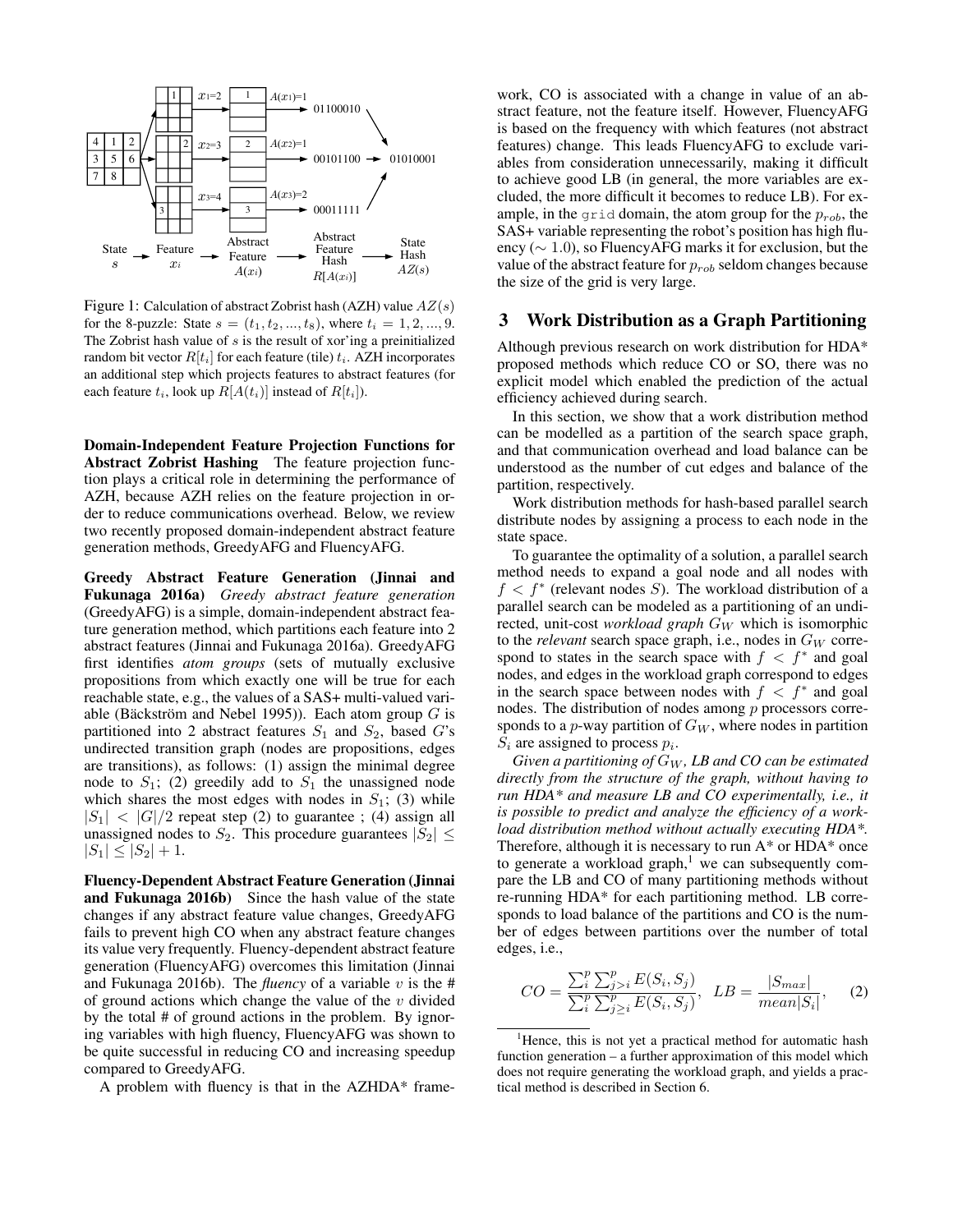where  $|S_i|$  is the number of nodes in partition  $S_i$ ,  $E(S_i, S_j)$  is the number of edges between  $S_i$  and  $S_j$ ,  $|S_{max}|$ is the maximum of  $|S_i|$  over all processes, and  $mean|S| =$  $|S|$ p .

Next, consider the relationship between SO and LB. It has been shown experimentally that an inefficient LB leads to high SO, but to our knowledge, there has been no previous analysis on *how* LB leads to SO in parallel best-first search. Assume that the number of duplicate nodes is negligible<sup>2</sup>, and every process expands nodes at the same rate. Since  $HDA*$  needs to expand all nodes in  $S$ , each process expands  $|S_{max}|$  nodes before HDA\* terminates. As a consequence, process  $p_i$  expands  $|S_{max}|-|S_i|$  nodes not in the relevant set of nodes S. By definition, such irrelevant nodes are search overhead, and therefore, we can express the overall search overhead as:

$$
SO = \sum_{i}^{p} (|S_{max}| - |S_{i}|)
$$
  
=  $p(LB - 1)$ . (3)

#### 4 Parallel Efficiency and Graph Partitioning

In this section we develop a metric to estimate the walltime efficiency as a function of CO and SO. First, we define *time efficiency eff<sub>actual</sub>* :=  $\frac{speedup}{\#cores}$ , where  $speedup = T_n/T_1$ ,  $T_n$  is the runtime on N cores. Our ultimate goal is to maximize  $\emph{eff}_{actual}$ .

Communication Efficiency: Assume that the communication cost between every pair of processors is identical. Then communication efficiency, the degradation of efficiency by communication cost, is  $\text{eff}_c = \frac{1}{1 + cC_O}$ , where  $c =$ time for sending a node time for generating a node .

Search Efficiency: Assuming every core expands 1 node at a time and there are no idle cores,  $HDA*$  with p processes expands  $np$  nodes in the same wall-clock time  $A^*$  requires to expand  $n$  nodes. Therefore, search efficiency, the degradation of efficiency by search overhead, is  $\text{eff}_s = \frac{1}{1+SO}$ .

Using CO and LB, we can estimate the time efficiency  $\iota$ eff<sub>actual</sub>.  $\iota$ eff<sub>actual</sub> is proportional to the product of communication and search efficiency:  $\text{eff}_{actual} \propto \text{eff}_c \cdot \text{eff}_s$ . There are overheads other than CO and SO such as hardware overhead (i.e. memory bus contention) that affect performance (Burns et al. 2010), but we assume that CO and SO are the dominant factors in determining efficiency.

We define *estimated efficiency*  $\epsilon f_{esti} := \epsilon f_{ic} \cdot \epsilon f_s$ , and we use this metric to estimate the actual performance (efficiency) of a work distribution method.

$$
eff_{esti} = eff_c \cdot eff_s = 1/((1 + cCO)(1 + SO))
$$
  
= 1/((1 + cCO)(1 + p(LB - 1))) (4)

**Experiment:**  $\textit{eff}_{esti}$  **model vs. actual efficiency** We evaluated the performance of the following HDA\* variants on domain-independent planning.

- FAZHDA\*: AZHDA\* using fluency-based filtering (FluencyAFG) (Jinnai and Fukunaga 2016b).
- GAZHDA\*: AZHDA\* using greedy abstract feature generation (GreedyAFG) (Jinnai and Fukunaga 2016a).
- OZHDA\*: HDA\* with Operator-based Zobrist hashing (Jinnai and Fukunaga 2016b).
- DAHDA\*: AHDA\* (Burns et al. 2010) with dynamic abstraction size threshold (Jinnai and Fukunaga 2016b).
- ZHDA\*: HDA\* using Zobrist hashing (Kishimoto, Fukunaga, and Botea 2013).

We implemented these HDA\* variants on Fast Downward (parallelized implementation using MPICH 3) using the merge&shrink heuristic (Helmert et al. 2014) (abstraction size =1000). We selected a set of IPC benchmark instances that are difficult enough so that parallel performance differences could be observed. We ran experiments on a cluster of 6 machines, each with an 8-core Intel Xeon E5410 (2.33 GHz), 16GB RAM, and 1000Mbps Ethernet interconnect.We packed 100 states per MPI message.

Table 1 shows the speedups (time for 1 process / time for 48 processes). We included the time for initializing work distribution methods (for all runs, the initializations completed in  $\leq 1$  second), but excluded the time for initializing the abstraction table for the M&S heuristic. From the measured runtimes, we can compute actual efficiency  $\iota$ ff<sub>actual</sub>. Then, we calculated the performance estimated  $\textit{eff}_{esti}$  as follows. We generated the workload graph  $G_W$  for each instance (i.e., enumerated all nodes with  $\hat{f} \leq f^*$  and edges between these nodes), and calculated LB, CO, SO, and  $eff_{esti}$ using Eqs 2-4. Figure 2b, which compares estimated efficiency  $\textit{eff}_{esti}$  vs. the actual measured efficiency  $\textit{eff}_{actual}$ , indicates a strong correlation between  $\iota$ ff<sub>esti</sub> and  $\iota$ ff<sub>actual</sub>. Using least-square regression to estimate the coefficient  $a$  in  $eff_{actual} = a \cdot eff_{esti}$ ,  $a = 0.86$  with variance of residuals 0.013. Note that  $a < 1.0$  because there are other sources of overhead which not accounted for in  $\iota$  effesti, (e.g. memory bus contention) which affect performance (Burns et al. 2010).

#### 5 Sparsest Cut Objective Function

A standard approach to workload balancing in parallel scientific computing is graph partitioning, where the workload is represented as a graph, and a partitioning of the graph according to some objective (usually the cut-edge ratio metric) represents the allocation of the workload among the processors (Hendrickson and Kolda 2000; Buluç et al. 2013).

In Sec. 4, we showed that  $\iota$ ff $_{esti}$  can be used to effectively predict the actual efficiency of a work distribution. By defining a graph cut objective such that the partitioning the nodes in the search space (with  $f < f^*$ ) according to this graph cut

 $2$ The number of duplicate node is closely related to LB and CO. If the order of node expansion is exactly the same as  $A^*$ , then the number of duplicate is 0. The duplicate nodes occur when LB is suboptimal and the order of node expansion diverges from A\*. The other cause of duplicate is CO. Even if the load balance is optimal, the optimal path may be disturbed by communication latency and suboptimal path may be discovered first, resulting in duplicate nodes. Therefore, optimizing LB and CO leads to reducing duplicate nodes.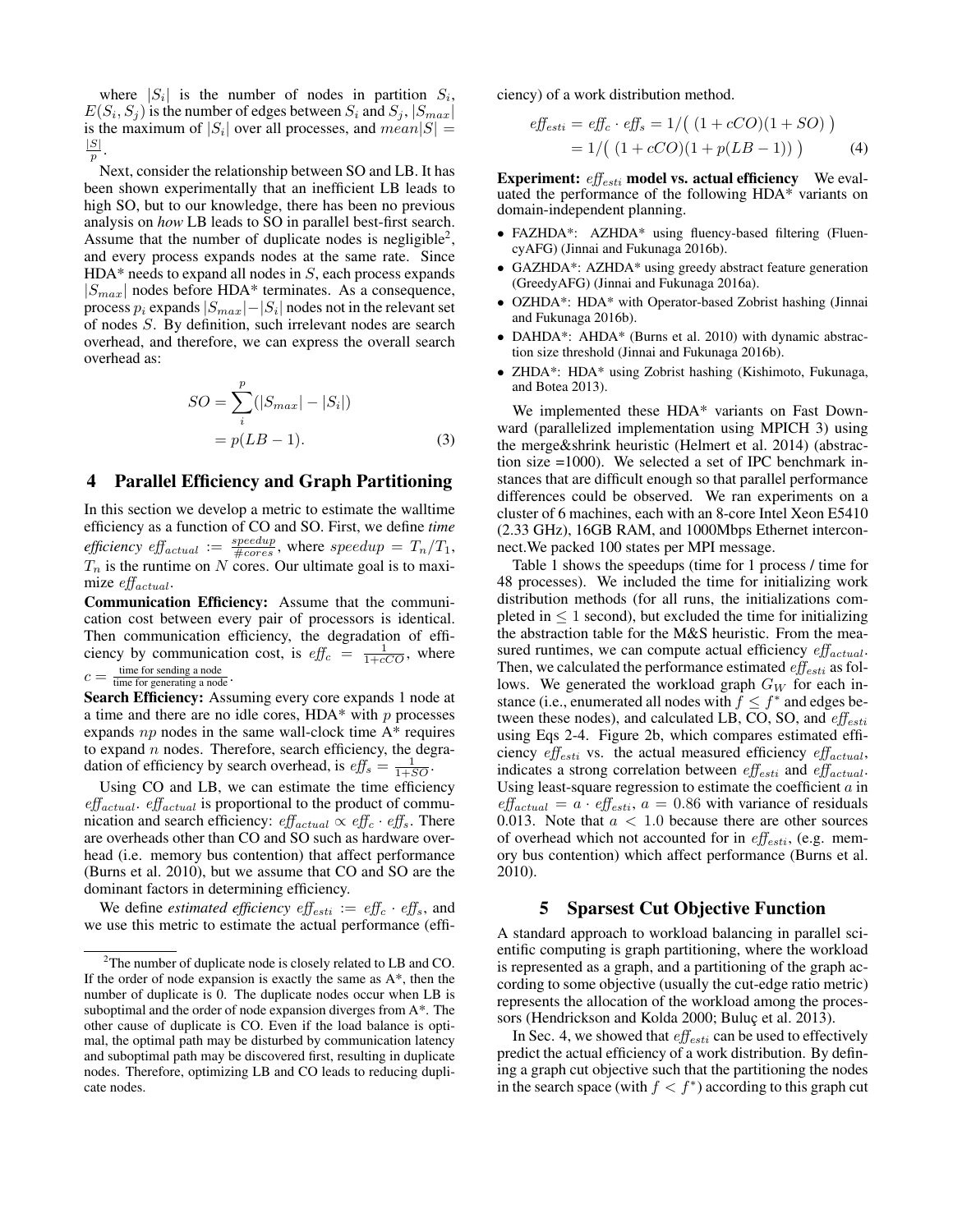objective corresponds to maximizing  $\textit{eff}_{\textit{esti}}$ , we would have a method of generating an optimal workload distribution.

A *sparsest cut* objective for graph partitioning problem seeks to maximize the *sparsity* of the graph (Leighton and Rao 1999).We define sparsity as

$$
Sparsity := \frac{\prod_{i}^{k} |S_i|}{\sum_{i}^{k} \sum_{j>i}^{k} E(S_i, S_j)},
$$
\n(5)

where  $|S_i|$  is the sum of nodes weights in partition  $S_i$ ,  $E(S_i, S_j)$  is the sum of edge weights between partition  $S_i$ and  $S_i$ . Consider the relationship between the sparsity of a state space graph for a search problem and the  $\textit{eff}_{esti}$  metric defined in the previous section. By equations 4 and 2, Sparsity simultaneously considers both LB and CO, as the numerator  $\prod_{i}^{k} |S_i|$  corresponds to LB and the denominator  $\sum_{i}^{k} \sum_{j>i}^{k} E(S_i, S_j)$  corresponds to CO.

Sparsity is used as a metric for parallel workloads in computer networks (Leighton and Rao 1999; Jyothi et al. 2014), but to our knowledge this is the first proposal to use sparsity in the context of parallel search of an implicit graph.

Experiment: Relationship between Sparsity and  $\iota$ To validate the correlation between sparsity and estimated efficiency  $\textit{eff}_{esti}$ , we used METIS (approximate) graph partitioning package (Karypis and Kumar 1998) to partition modified versions of the search spaces of the instances used in Fig. 2a. We partitioned each instance 3 times, where each run had a different set of random, artificial constraints added to the instance (we chose 50% of the nodes randomly and forced METIS to distribute them equally among the partitions – these constraints degrade the achievable sparsity). Figure 2c compares sparsity vs.  $\textit{eff}_{esti}$  on partitions generated by METIS with random constraints. There is a clear correlation between sparsity and  $\textit{eff}_{esti}$ . Thus, partitioning a graph to maximize *sparsity* should maximize the  $eff_{\text{esti}}$ objective, which should in turn maximize actual walltime efficiency.

## 6 Graph Partitioning-Based Abstract Feature Generation (GRAZHDA\*)

Since  $\textit{eff}_{esti}$  model accurately estimates actual efficiency, and sparsity has a strong correlation with  $\textit{eff}_{\textit{esti}}$ , a partition of the state space graph which minimize sparsity should be a (near) optimal work distribution which maximizes  $\textit{eff}_{\textit{esti}}$ . Unfortunately, it is impractical to directly apply standard graph partitioning algorithms to the state space graph because the state space graph is a huge *implicit* graph, and the partitioner needs as input the explicit representation of the relevant state space graph (a solution to the search problem itself!).

Therefore, to generate a work distribution method for parallel  $A^*$ , we have to partition some graph which is easily accessible from the domain description (e.g. PDDL, SAS+). We propose *Graph partitioning-based Abstract Zobrist HDA\** (GRAZHDA), which approximates the optimal strategy by partitioning *domain transition graphs*.

Given an atom group  $x \in X$ , its domain transition graph (DTG)  $\mathcal{D}_x(E, V)$  is a directed graph where vertices V corresponds to the value of the atom group and edges  $E$  to their transitions, where  $(v, v') \in E$  if and only if there is an operator o with  $v \in del(o)$  and  $v' \in add(o)$  (Jonsson and Bäckström 1998). We used DTGs of SAS+ variables.

Figure 3 shows the partitioning of a DTG (for the variable representing package location) in the standard logistics domain using sparsest cut objective function. Maximizing sparsity results in cutting only 1 edge (i.e., good load balance).

GRAZHDA\* treats each partition of the DTG as an abstract feature in the AZH framework, assigning a hash value to each abstract feature. Since the AZH value of a state is the XOR of the hash values of the abstract features (Eqn 1), 2 nodes in the state space are in different partitions if and only if they are partitioned in *any* of the DTGs. (Figure 4). Therefore, GRAZHDA generates  $2^n$  partitions from  $n$  DTGs, which are then projected to the  $p$  processors (by taking the partition ID modulo  $p$ ). To make it likely that partitioning over the DTGs is a good approximation for partitioning the actual state space graph, we set a weight for each edge  $e = \frac{\text{\# ground actions which correspond to the transition}}{\text{\# ground actions}}$ . As DTGs edge  $e = \frac{4 \times 10}{\frac{4 \times 100}{100}}$ . As DTGs typically have < 10 nodes, we compute the optimal sparsest cut with a straightforward branch-and-bound procedure.

### 7 Evaluation of GRAZHDA\*

Figure 2a shows  $\textit{eff}_{\textit{esti}}$  for the various work distribution methods, including GRAZHDA\*/Sparsity (see Sec. 4 for experimental setup and list of methods included in comparison). To evaluate how these methods compare to an ideal (but impractical) model which actually applies graph partitioning to the entire search space (instead of partitioning DTG as done by GRAZHDA\*), we also evaluated *IdealApprox*, a model which partitions the entire state space graph using the METIS (approximate) graph partitioner (Karypis and Kumar 1998). IdealApprox first enumerates a graph containing all nodes with  $f \leq f^*$  and edges between these nodes and ran METIS with the sparsity objective (Eqn. 5) to generate the partition for the work distribution. Generating the input graph for METIS takes an enormous amount of time (much longer than the search itself), so IdealApprox is clearly an impractical model, but it is a useful approximation for an ideal work distribution.

Not surprisingly, IdealApprox has the highest  $\textit{eff}_{\textit{esti}}$ , but among all of the practical methods, GRAZHDA\*/sparsity has the highest  $eff_{esti}$  overall. As we saw in Sec. 4 that  $eff_{esti}$  is a good estimate of actual efficiency, the result suggest that GRAZHDA\*/sparsity outperforms other methods. In fact, as shown in Table 1, GRAZHDA\*/sparsity achieved a good balance between CO and SO and had the highest actual speedup overall, significantly outperforming all other previous methods.

Cloud Environment Results: In addition to the 48 core cluster, we evaluated GRAZHDA\*/sparsity on an Amazon EC2 cloud cluster with 128 virtual cores (vCPUs) and 480GB aggregated RAM (a cluster of 32 m1.xlarge EC2 instances, each with 4 vCPUs, 3.75 GB RAM/core. This is a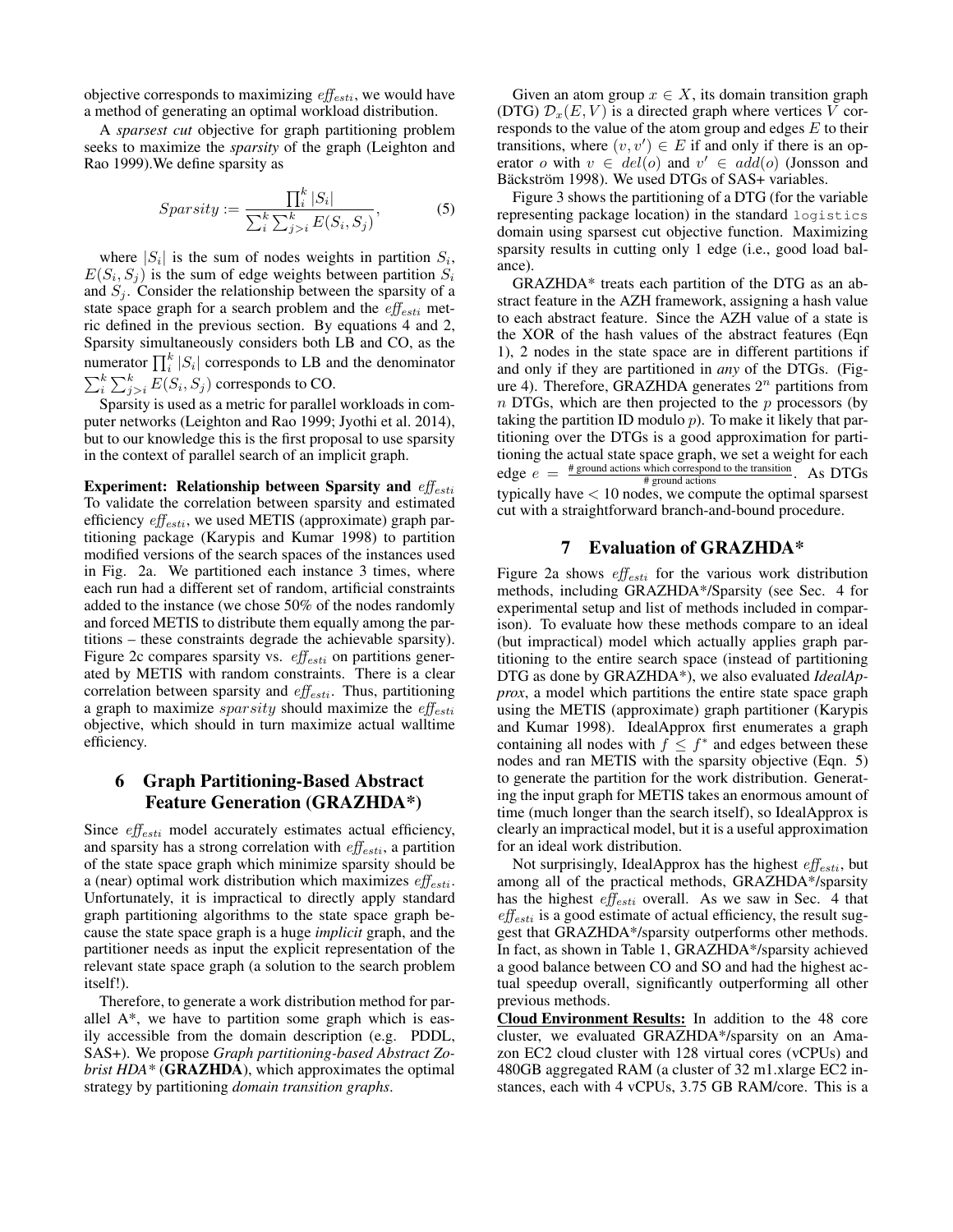

Figure 2: Figure 2a compares  $eff_{esti}$  when  $c = 1.0$ ,  $p = 48$ . Bold indicates that GRAZHDA\* has the best  $eff_{esti}$  (except for IdealApprox). Figure 2b compares  $\text{eff}_{esti}$  and the actual experimental efficiency when  $c = 1.0$ ,  $p = 48$ .  $\text{eff}_{actual} = 0.86 \cdot \text{eff}_{esti}$  with variance of residuals = 0.013 (least-squares regression). Figure 2c compares sparsity vs.  $\epsilon f_{esti}$ . For each instance, we generated 3 different partitions using METIS with load balancing constraints which force METIS to balance randomly selected nodes, to see how degraded sparsity affects  $eff_{esti}$ .



Figure 3: Example of sparsest cut and GreedyAFG to a domain transition graph in logistic domain.

less favorable environment for parallel search compared to a "bare-metal" cluster because physical processors are shared with other users and network performance is inconsistent (Iosup et al. 2011). We intentionally chose this configuration to evaluate work distribution methods in environment which is significantly different from our other experiments. Table 2 shows that as with the smaller-scale cluster results, GRAZHDA\*/sparsity outperformed other methods in this large-scale cloud environment.

24-Puzzle Results: We evaluated GRAZHDA\*/sparsity on the 24-puzzle using a high-performance, domain specific 24 puzzle solver using a disjoint PDB heuristic (Korf and Felner 2002) (node generation rate = 367,645 nodes/sec/core). We compared GRAZHDA\*/sparsity (automated abstract feature generation) vs. AZHDA\* with the hand-crafted work distribution (AZHDA\*/HandCrafted) used in (Jinnai and Fukunaga 2016a) and ZHDA\* (Kishimoto, Fukunaga, and Botea 2013) on 100 random instances on a single Xeon E5-2650 v2 2.60 GHz CPU. The average runtime of sequential A\* on the instances was 219 secs. With 8 cores, the speedups were 7.84(GRAZHDA\*/sparsity), 7.85(AZHDA\*/HandCrafted), and 5.95(ZHDA\*). Thus, the completely automated GRAZHDA\*/sparsity is competitive with a carefully hand-designed work distribution method.

#### 8 Previous Methods as Graph Partitioning

Previous work distribution methods for parallel best-first search can be understood in terms of the graph partitioning framework proposed in this paper. ZHDA\*, the original Zobrist-hashing based HDA\* (Kishimoto, Fukunaga, and Botea 2013), corresponds to an extreme case of the AZH framework where every node is assigned to a different partition. Abstraction-based work partitioning in AHDA\* (Burns et al. 2010) can be described as partitioning to a subset of DTGs such that each node is assigned to a different partition. Previous instances of the AZH framework (Jinnai and Fukunaga 2016a) can be viewed as the generation abstract features based on *bisections* of DTGs according to some objective. Consider *weighted sparsity*, a generalization of the sparsity objective:

$$
WS\text{parsity} := \frac{\prod_{i}^{k} |S_{i}| + w_{co}}{\sum_{i}^{k} \sum_{j>i}^{k} E(S_{i}, S_{j}) + w_{lb}}.
$$
 (6)

Then, GreedyAFG (Jinnai and Fukunaga 2016a) can be described as optimizing weighted sparsity with weights  $w_{co}$  =  $0, w_{lb} = +\infty$ . Because it only optimizes LB, GAZHDA\* often results in significantly suboptimal CO. For example, Figure 3 shows that for this logistics domain DTG, GreedyAFG ends up cutting 2 edges while SparsestAFG cuts only 1. We evaluated  $\textit{eff}_{esti}$  for various values of these weights, and observed that peak  $\textit{eff}_{esti}$  was in the vicinity of  $w_{co} = w_{lb} = 0$  (i.e., same as Eqn. 5), while overweighting CO or LB ( $w_{co} > 0.2$  or  $w_{lb} > 0.2$ ) resulted in significantly degraded  $\iota$ ff $_{esti}$ .

FAZHDA\* (Jinnai and Fukunaga 2016b) can be described as an extension of GAZHDA\* which generates the partition  $S_1 = G, S_2 = \emptyset$  when the optimal sparsity is lower than some threshold (control parameter).

Thus, by casting previous work distribution methods as instances of the graph partitioning framework, it can be seen that from the perspective of graph partitioning, previous methods are *ad hoc* solutions to the problem of work distribution. In contrast, GRAZHDA\*/sparsity explicitly seeks a work distribution which addresses both LB and CO, and our experiments validate the effectiveness of this top-down approach.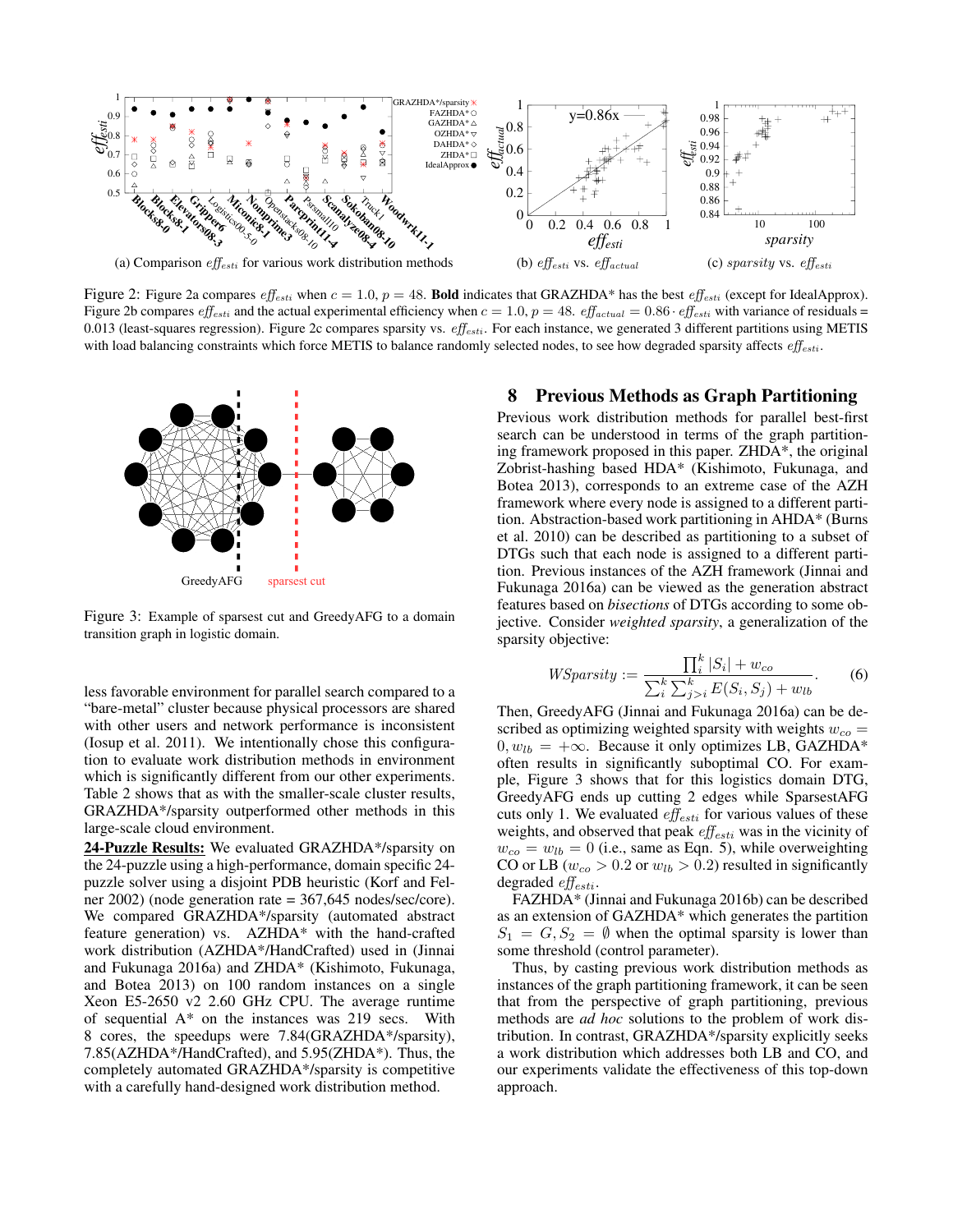

Figure 4: Partitioned DTGs and the resulting partitioniong of the state space by XORing the hash values of abstract features.

## 9 Conclusions

We proposed and evaluated a new, domain-independent approach to work distribution for parallel best-first search in the HDA\* framework. The main contributions are (1) proposal and validation of  $\textit{eff}_{\textit{esti}}$ , a model of search and communication overheads for HDA\* which can be used to predict actual walltime efficiency, (2) formulating the optimization of  $\textit{eff}_{esti}$  as a graph partitioning problem with a sparsity objective, and validating the relationship between  $\textit{eff}_{esti}$  and the sparsity objective, and (3) GRAZHDA\*, a new work distribution method which approximate the optimal strategy by partitioning domain transition graphs. We experimentally showed that GRAZHDA\*/sparsity significantly improves both estimated efficiency  $\left(e^{ff}_{esti}\right)$  as well as actual performance (walltime efficiency) compared to previous work distribution methods. Our results demonstrate the viability of approximating the partitioning of the entire search space by applying graph partitioning to an abstraction of the state space (i.e., the DTG).

Despite significant improvements compared to previous work distribution approaches, there is room for improvement. The gap between the  $\textit{eff}_{esti}$  metric for GRAZHDA\*/sparsity and a ideal model (IdealApprox) represents the gap between actually partitioning the state space graph (as IdealApprox does) vs. the approximation obtained by the GRAZHDA\*/sparsity DTG partitioning. Closing this gap in  $\iota$ ff<sub>esti</sub> is a direction for future work.

### References

Bäckström, C., and Nebel, B. 1995. Complexity results for sas+ planning. *Computational Intelligence* 11(4):625–655.

Buluç, A.; Meyerhenke, H.; Safro, I.; Sanders, P.; and Schulz, C. 2013. Recent advances in graph partitioning. *Preprint*.

Burns, E. A.; Lemons, S.; Ruml, W.; and Zhou, R. 2010.

Best-first heuristic search for multicore machines. *Journal of Artificial Intelligence Research* 39:689–743.

Hart, P. E.; Nilsson, N. J.; and Raphael, B. 1968. A formal basis for the heuristic determination of minimum cost paths. *IEEE Transactions on Systems Science and Cybernetics* 4(2):100–107.

Helmert, M.; Haslum, P.; Hoffmann, J.; and Nissim, R. 2014. Merge-and-shrink abstraction: A method for generating lower bounds in factored state spaces. *Journal of the ACM (JACM)* 61(3):16.

Hendrickson, B., and Kolda, T. G. 2000. Graph partitioning models for parallel computing. *Parallel computing* 26(12):1519–1534.

Iosup, A.; Ostermann, S.; Yigitbasi, M. N.; Prodan, R.; Fahringer, T.; and Epema, D. H. 2011. Performance analysis of cloud computing services for many-tasks scientific computing. *Parallel and Distributed Systems, IEEE Transactions on* 22(6):931–945.

Jinnai, Y., and Fukunaga, A. 2016a. Abstract zobrist hash: An efficient work distribution method for parallel best-first search. In *Proceedings of the Thritieth AAAI Conference on Artificial Intelligence (AAAI)*.

Jinnai, Y., and Fukunaga, A. 2016b. Automated creation of efficient work distribution functions for parallel best-first search. In *Proceedings of the 19th International Conference on Automated Planning and Scheduling, ICAPS 2016*.

Jinnai, Y., and Fukunaga, A. 2017. On hash-based work distribution methods for parallel best-first search. *J. Artif. Intell. Res.(JAIR)*. (to appear).

Jonsson, P., and Bäckström, C. 1998. State-variable planning under structural restrictions: Algorithms and complexity. *Artificial Intelligence* 100(1):125–176.

Jyothi, S. A.; Singla, A.; Godfrey, P.; and Kolla, A. 2014.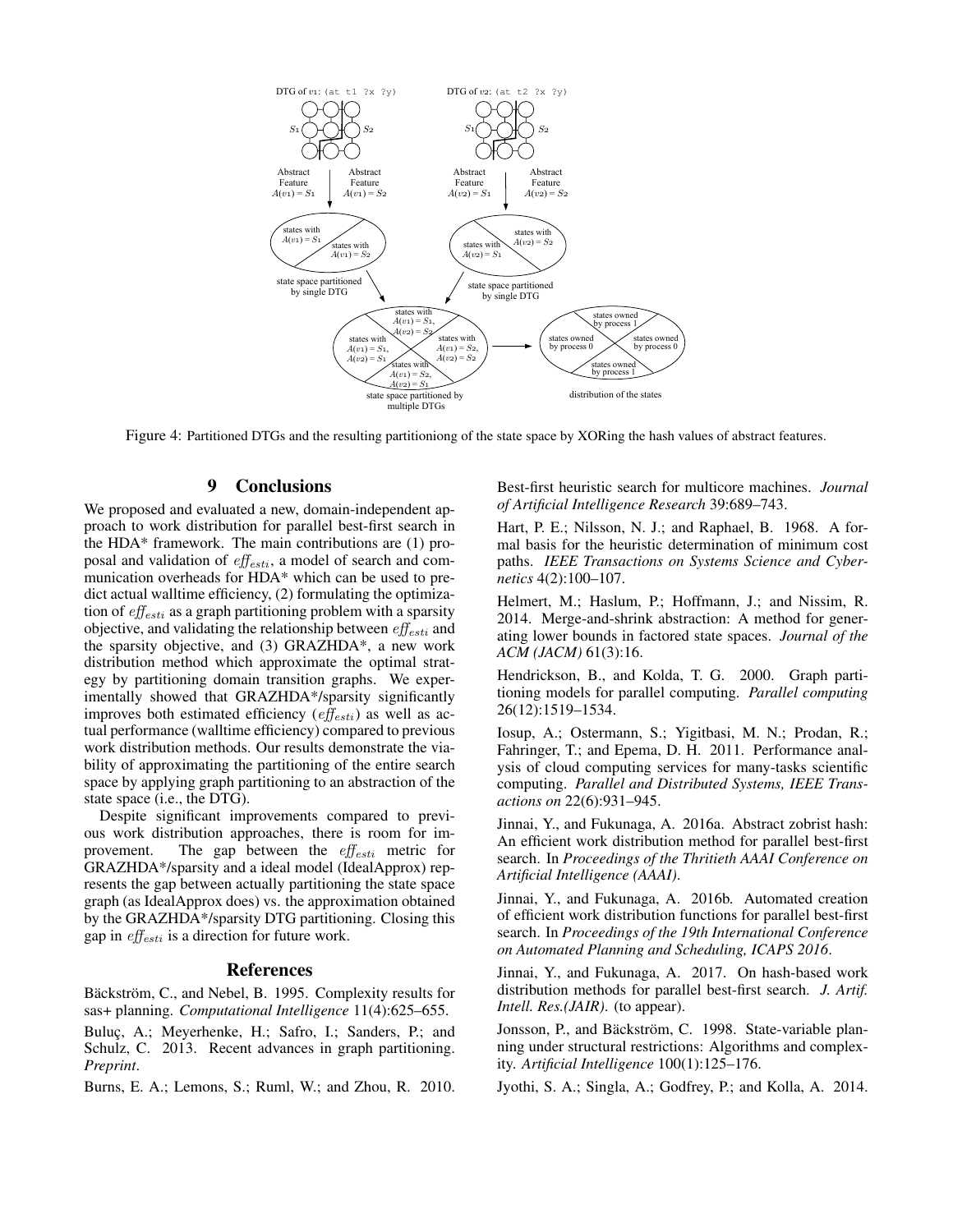Table 1: Comparison of  $\textit{eff}_{actual}$ ,  $\textit{eff}_{esti}$ , average speedups (spdup), communication/search overhead (CO, SO) on 10 runs on a commodity cluster with 6 nodes, 48 processes using merge&shrink heuristic.  $\textit{eff}_{esti}$  (eff<sub>actual</sub>) with **bold** font indicates the method has the best  $\textit{eff}_{\textit{esti}}$  (eff<sub>actual</sub>). Instance name with **bold** indicates that the best eff<sub>esti</sub> method has the best eff<sub>actual</sub>.

| Instance          |                                                                                   | $A^*$                                                                                                                                                                                                            |                                                                                                                                                                                                                                                                                                                             |                                                                                                                                       |                                                                                                                                                                                                                                                                                                                                                              |                                                                                                                       |                                                                                                                                                                                                                                                                                     |                                                                                                                                                                                                                                                                                                                                                                                                                                                                       |                                                                                                                                        |                                                                                                                                                                                                                                                                                                                               |                                                                                                                                                                                                                                                                                                                                               | FAZHDA*                                                                                                                                                                                                                           |                                                                                                                                                                                                                                                  |                                                                                                                                                                                                                                       |                                                                                                                                             |                                                                                                                                                                                                                                                                                                                                    |                                                                                                                                                                                                                                   |                                                                                                                                                                                                                                             |                                                                                                                                                                                                                                                                             |                                                                                                              |
|-------------------|-----------------------------------------------------------------------------------|------------------------------------------------------------------------------------------------------------------------------------------------------------------------------------------------------------------|-----------------------------------------------------------------------------------------------------------------------------------------------------------------------------------------------------------------------------------------------------------------------------------------------------------------------------|---------------------------------------------------------------------------------------------------------------------------------------|--------------------------------------------------------------------------------------------------------------------------------------------------------------------------------------------------------------------------------------------------------------------------------------------------------------------------------------------------------------|-----------------------------------------------------------------------------------------------------------------------|-------------------------------------------------------------------------------------------------------------------------------------------------------------------------------------------------------------------------------------------------------------------------------------|-----------------------------------------------------------------------------------------------------------------------------------------------------------------------------------------------------------------------------------------------------------------------------------------------------------------------------------------------------------------------------------------------------------------------------------------------------------------------|----------------------------------------------------------------------------------------------------------------------------------------|-------------------------------------------------------------------------------------------------------------------------------------------------------------------------------------------------------------------------------------------------------------------------------------------------------------------------------|-----------------------------------------------------------------------------------------------------------------------------------------------------------------------------------------------------------------------------------------------------------------------------------------------------------------------------------------------|-----------------------------------------------------------------------------------------------------------------------------------------------------------------------------------------------------------------------------------|--------------------------------------------------------------------------------------------------------------------------------------------------------------------------------------------------------------------------------------------------|---------------------------------------------------------------------------------------------------------------------------------------------------------------------------------------------------------------------------------------|---------------------------------------------------------------------------------------------------------------------------------------------|------------------------------------------------------------------------------------------------------------------------------------------------------------------------------------------------------------------------------------------------------------------------------------------------------------------------------------|-----------------------------------------------------------------------------------------------------------------------------------------------------------------------------------------------------------------------------------|---------------------------------------------------------------------------------------------------------------------------------------------------------------------------------------------------------------------------------------------|-----------------------------------------------------------------------------------------------------------------------------------------------------------------------------------------------------------------------------------------------------------------------------|--------------------------------------------------------------------------------------------------------------|
|                   |                                                                                   |                                                                                                                                                                                                                  |                                                                                                                                                                                                                                                                                                                             |                                                                                                                                       |                                                                                                                                                                                                                                                                                                                                                              |                                                                                                                       |                                                                                                                                                                                                                                                                                     |                                                                                                                                                                                                                                                                                                                                                                                                                                                                       |                                                                                                                                        | CO.                                                                                                                                                                                                                                                                                                                           | <sub>SO</sub>                                                                                                                                                                                                                                                                                                                                 |                                                                                                                                                                                                                                   |                                                                                                                                                                                                                                                  |                                                                                                                                                                                                                                       | spdup                                                                                                                                       | CO                                                                                                                                                                                                                                                                                                                                 | SO                                                                                                                                                                                                                                |                                                                                                                                                                                                                                             |                                                                                                                                                                                                                                                                             |                                                                                                              |
|                   |                                                                                   |                                                                                                                                                                                                                  |                                                                                                                                                                                                                                                                                                                             |                                                                                                                                       |                                                                                                                                                                                                                                                                                                                                                              |                                                                                                                       | 0.57                                                                                                                                                                                                                                                                                |                                                                                                                                                                                                                                                                                                                                                                                                                                                                       |                                                                                                                                        |                                                                                                                                                                                                                                                                                                                               | 0.28                                                                                                                                                                                                                                                                                                                                          | 0.38                                                                                                                                                                                                                              | 0.54                                                                                                                                                                                                                                             |                                                                                                                                                                                                                                       |                                                                                                                                             | $\overline{26.02}$                                                                                                                                                                                                                                                                                                                 | 0.70                                                                                                                                                                                                                              |                                                                                                                                                                                                                                             |                                                                                                                                                                                                                                                                             |                                                                                                              |
| <b>Blocks11-1</b> |                                                                                   |                                                                                                                                                                                                                  |                                                                                                                                                                                                                                                                                                                             |                                                                                                                                       |                                                                                                                                                                                                                                                                                                                                                              | 0.71                                                                                                                  |                                                                                                                                                                                                                                                                                     |                                                                                                                                                                                                                                                                                                                                                                                                                                                                       |                                                                                                                                        | 0.66                                                                                                                                                                                                                                                                                                                          | 0.15                                                                                                                                                                                                                                                                                                                                          | 0.71                                                                                                                                                                                                                              |                                                                                                                                                                                                                                                  |                                                                                                                                                                                                                                       | 34.25                                                                                                                                       | 0.66                                                                                                                                                                                                                                                                                                                               | 0.15                                                                                                                                                                                                                              |                                                                                                                                                                                                                                             |                                                                                                                                                                                                                                                                             |                                                                                                              |
| Elevators08-5     |                                                                                   |                                                                                                                                                                                                                  |                                                                                                                                                                                                                                                                                                                             |                                                                                                                                       |                                                                                                                                                                                                                                                                                                                                                              | 0.34                                                                                                                  |                                                                                                                                                                                                                                                                                     |                                                                                                                                                                                                                                                                                                                                                                                                                                                                       |                                                                                                                                        | 0.47                                                                                                                                                                                                                                                                                                                          | 0.33                                                                                                                                                                                                                                                                                                                                          | 0.26                                                                                                                                                                                                                              |                                                                                                                                                                                                                                                  |                                                                                                                                                                                                                                       | 12.34                                                                                                                                       | 0.32                                                                                                                                                                                                                                                                                                                               | 0.51                                                                                                                                                                                                                              |                                                                                                                                                                                                                                             |                                                                                                                                                                                                                                                                             |                                                                                                              |
|                   |                                                                                   |                                                                                                                                                                                                                  |                                                                                                                                                                                                                                                                                                                             |                                                                                                                                       |                                                                                                                                                                                                                                                                                                                                                              |                                                                                                                       |                                                                                                                                                                                                                                                                                     |                                                                                                                                                                                                                                                                                                                                                                                                                                                                       |                                                                                                                                        |                                                                                                                                                                                                                                                                                                                               |                                                                                                                                                                                                                                                                                                                                               |                                                                                                                                                                                                                                   |                                                                                                                                                                                                                                                  |                                                                                                                                                                                                                                       |                                                                                                                                             |                                                                                                                                                                                                                                                                                                                                    |                                                                                                                                                                                                                                   |                                                                                                                                                                                                                                             |                                                                                                                                                                                                                                                                             |                                                                                                              |
|                   |                                                                                   |                                                                                                                                                                                                                  |                                                                                                                                                                                                                                                                                                                             |                                                                                                                                       |                                                                                                                                                                                                                                                                                                                                                              |                                                                                                                       |                                                                                                                                                                                                                                                                                     |                                                                                                                                                                                                                                                                                                                                                                                                                                                                       |                                                                                                                                        |                                                                                                                                                                                                                                                                                                                               |                                                                                                                                                                                                                                                                                                                                               |                                                                                                                                                                                                                                   |                                                                                                                                                                                                                                                  |                                                                                                                                                                                                                                       |                                                                                                                                             |                                                                                                                                                                                                                                                                                                                                    |                                                                                                                                                                                                                                   |                                                                                                                                                                                                                                             |                                                                                                                                                                                                                                                                             |                                                                                                              |
|                   |                                                                                   |                                                                                                                                                                                                                  |                                                                                                                                                                                                                                                                                                                             |                                                                                                                                       |                                                                                                                                                                                                                                                                                                                                                              |                                                                                                                       |                                                                                                                                                                                                                                                                                     |                                                                                                                                                                                                                                                                                                                                                                                                                                                                       |                                                                                                                                        |                                                                                                                                                                                                                                                                                                                               |                                                                                                                                                                                                                                                                                                                                               |                                                                                                                                                                                                                                   |                                                                                                                                                                                                                                                  |                                                                                                                                                                                                                                       |                                                                                                                                             |                                                                                                                                                                                                                                                                                                                                    |                                                                                                                                                                                                                                   |                                                                                                                                                                                                                                             |                                                                                                                                                                                                                                                                             |                                                                                                              |
|                   |                                                                                   |                                                                                                                                                                                                                  |                                                                                                                                                                                                                                                                                                                             |                                                                                                                                       |                                                                                                                                                                                                                                                                                                                                                              |                                                                                                                       |                                                                                                                                                                                                                                                                                     |                                                                                                                                                                                                                                                                                                                                                                                                                                                                       |                                                                                                                                        |                                                                                                                                                                                                                                                                                                                               |                                                                                                                                                                                                                                                                                                                                               |                                                                                                                                                                                                                                   |                                                                                                                                                                                                                                                  |                                                                                                                                                                                                                                       |                                                                                                                                             |                                                                                                                                                                                                                                                                                                                                    |                                                                                                                                                                                                                                   |                                                                                                                                                                                                                                             |                                                                                                                                                                                                                                                                             |                                                                                                              |
|                   |                                                                                   |                                                                                                                                                                                                                  |                                                                                                                                                                                                                                                                                                                             |                                                                                                                                       |                                                                                                                                                                                                                                                                                                                                                              |                                                                                                                       |                                                                                                                                                                                                                                                                                     |                                                                                                                                                                                                                                                                                                                                                                                                                                                                       |                                                                                                                                        |                                                                                                                                                                                                                                                                                                                               |                                                                                                                                                                                                                                                                                                                                               |                                                                                                                                                                                                                                   |                                                                                                                                                                                                                                                  |                                                                                                                                                                                                                                       |                                                                                                                                             |                                                                                                                                                                                                                                                                                                                                    |                                                                                                                                                                                                                                   |                                                                                                                                                                                                                                             |                                                                                                                                                                                                                                                                             |                                                                                                              |
|                   |                                                                                   |                                                                                                                                                                                                                  |                                                                                                                                                                                                                                                                                                                             |                                                                                                                                       |                                                                                                                                                                                                                                                                                                                                                              |                                                                                                                       |                                                                                                                                                                                                                                                                                     |                                                                                                                                                                                                                                                                                                                                                                                                                                                                       |                                                                                                                                        |                                                                                                                                                                                                                                                                                                                               |                                                                                                                                                                                                                                                                                                                                               |                                                                                                                                                                                                                                   |                                                                                                                                                                                                                                                  |                                                                                                                                                                                                                                       |                                                                                                                                             |                                                                                                                                                                                                                                                                                                                                    |                                                                                                                                                                                                                                   |                                                                                                                                                                                                                                             |                                                                                                                                                                                                                                                                             |                                                                                                              |
|                   |                                                                                   |                                                                                                                                                                                                                  |                                                                                                                                                                                                                                                                                                                             |                                                                                                                                       |                                                                                                                                                                                                                                                                                                                                                              |                                                                                                                       |                                                                                                                                                                                                                                                                                     |                                                                                                                                                                                                                                                                                                                                                                                                                                                                       |                                                                                                                                        |                                                                                                                                                                                                                                                                                                                               |                                                                                                                                                                                                                                                                                                                                               |                                                                                                                                                                                                                                   |                                                                                                                                                                                                                                                  |                                                                                                                                                                                                                                       |                                                                                                                                             |                                                                                                                                                                                                                                                                                                                                    |                                                                                                                                                                                                                                   |                                                                                                                                                                                                                                             |                                                                                                                                                                                                                                                                             |                                                                                                              |
|                   |                                                                                   |                                                                                                                                                                                                                  |                                                                                                                                                                                                                                                                                                                             |                                                                                                                                       |                                                                                                                                                                                                                                                                                                                                                              |                                                                                                                       |                                                                                                                                                                                                                                                                                     |                                                                                                                                                                                                                                                                                                                                                                                                                                                                       |                                                                                                                                        |                                                                                                                                                                                                                                                                                                                               |                                                                                                                                                                                                                                                                                                                                               |                                                                                                                                                                                                                                   |                                                                                                                                                                                                                                                  |                                                                                                                                                                                                                                       |                                                                                                                                             |                                                                                                                                                                                                                                                                                                                                    |                                                                                                                                                                                                                                   |                                                                                                                                                                                                                                             |                                                                                                                                                                                                                                                                             |                                                                                                              |
|                   |                                                                                   |                                                                                                                                                                                                                  |                                                                                                                                                                                                                                                                                                                             |                                                                                                                                       |                                                                                                                                                                                                                                                                                                                                                              |                                                                                                                       |                                                                                                                                                                                                                                                                                     |                                                                                                                                                                                                                                                                                                                                                                                                                                                                       |                                                                                                                                        |                                                                                                                                                                                                                                                                                                                               |                                                                                                                                                                                                                                                                                                                                               |                                                                                                                                                                                                                                   |                                                                                                                                                                                                                                                  |                                                                                                                                                                                                                                       |                                                                                                                                             |                                                                                                                                                                                                                                                                                                                                    |                                                                                                                                                                                                                                   |                                                                                                                                                                                                                                             |                                                                                                                                                                                                                                                                             |                                                                                                              |
|                   |                                                                                   |                                                                                                                                                                                                                  |                                                                                                                                                                                                                                                                                                                             |                                                                                                                                       |                                                                                                                                                                                                                                                                                                                                                              |                                                                                                                       |                                                                                                                                                                                                                                                                                     |                                                                                                                                                                                                                                                                                                                                                                                                                                                                       |                                                                                                                                        |                                                                                                                                                                                                                                                                                                                               |                                                                                                                                                                                                                                                                                                                                               |                                                                                                                                                                                                                                   |                                                                                                                                                                                                                                                  |                                                                                                                                                                                                                                       |                                                                                                                                             |                                                                                                                                                                                                                                                                                                                                    |                                                                                                                                                                                                                                   |                                                                                                                                                                                                                                             |                                                                                                                                                                                                                                                                             |                                                                                                              |
|                   |                                                                                   |                                                                                                                                                                                                                  |                                                                                                                                                                                                                                                                                                                             |                                                                                                                                       |                                                                                                                                                                                                                                                                                                                                                              |                                                                                                                       |                                                                                                                                                                                                                                                                                     |                                                                                                                                                                                                                                                                                                                                                                                                                                                                       |                                                                                                                                        |                                                                                                                                                                                                                                                                                                                               |                                                                                                                                                                                                                                                                                                                                               |                                                                                                                                                                                                                                   |                                                                                                                                                                                                                                                  |                                                                                                                                                                                                                                       |                                                                                                                                             |                                                                                                                                                                                                                                                                                                                                    |                                                                                                                                                                                                                                   |                                                                                                                                                                                                                                             |                                                                                                                                                                                                                                                                             |                                                                                                              |
| Parking11-5       |                                                                                   |                                                                                                                                                                                                                  |                                                                                                                                                                                                                                                                                                                             |                                                                                                                                       |                                                                                                                                                                                                                                                                                                                                                              |                                                                                                                       |                                                                                                                                                                                                                                                                                     |                                                                                                                                                                                                                                                                                                                                                                                                                                                                       |                                                                                                                                        |                                                                                                                                                                                                                                                                                                                               |                                                                                                                                                                                                                                                                                                                                               |                                                                                                                                                                                                                                   |                                                                                                                                                                                                                                                  |                                                                                                                                                                                                                                       |                                                                                                                                             |                                                                                                                                                                                                                                                                                                                                    |                                                                                                                                                                                                                                   |                                                                                                                                                                                                                                             |                                                                                                                                                                                                                                                                             |                                                                                                              |
| Pegsol11-18       |                                                                                   |                                                                                                                                                                                                                  |                                                                                                                                                                                                                                                                                                                             |                                                                                                                                       |                                                                                                                                                                                                                                                                                                                                                              | 0.44                                                                                                                  |                                                                                                                                                                                                                                                                                     |                                                                                                                                                                                                                                                                                                                                                                                                                                                                       |                                                                                                                                        |                                                                                                                                                                                                                                                                                                                               |                                                                                                                                                                                                                                                                                                                                               |                                                                                                                                                                                                                                   |                                                                                                                                                                                                                                                  |                                                                                                                                                                                                                                       |                                                                                                                                             |                                                                                                                                                                                                                                                                                                                                    |                                                                                                                                                                                                                                   |                                                                                                                                                                                                                                             |                                                                                                                                                                                                                                                                             |                                                                                                              |
| PipesNoTk10       |                                                                                   |                                                                                                                                                                                                                  |                                                                                                                                                                                                                                                                                                                             |                                                                                                                                       |                                                                                                                                                                                                                                                                                                                                                              |                                                                                                                       |                                                                                                                                                                                                                                                                                     |                                                                                                                                                                                                                                                                                                                                                                                                                                                                       |                                                                                                                                        | 0.98                                                                                                                                                                                                                                                                                                                          | 0.01                                                                                                                                                                                                                                                                                                                                          | 0.33                                                                                                                                                                                                                              |                                                                                                                                                                                                                                                  |                                                                                                                                                                                                                                       | 15.64                                                                                                                                       |                                                                                                                                                                                                                                                                                                                                    |                                                                                                                                                                                                                                   |                                                                                                                                                                                                                                             |                                                                                                                                                                                                                                                                             |                                                                                                              |
|                   |                                                                                   |                                                                                                                                                                                                                  |                                                                                                                                                                                                                                                                                                                             |                                                                                                                                       |                                                                                                                                                                                                                                                                                                                                                              |                                                                                                                       |                                                                                                                                                                                                                                                                                     |                                                                                                                                                                                                                                                                                                                                                                                                                                                                       |                                                                                                                                        |                                                                                                                                                                                                                                                                                                                               | 0.46                                                                                                                                                                                                                                                                                                                                          | 0.05                                                                                                                                                                                                                              | 0.83                                                                                                                                                                                                                                             |                                                                                                                                                                                                                                       |                                                                                                                                             |                                                                                                                                                                                                                                                                                                                                    | 0.46                                                                                                                                                                                                                              |                                                                                                                                                                                                                                             |                                                                                                                                                                                                                                                                             |                                                                                                              |
|                   |                                                                                   |                                                                                                                                                                                                                  |                                                                                                                                                                                                                                                                                                                             |                                                                                                                                       |                                                                                                                                                                                                                                                                                                                                                              |                                                                                                                       | 0.92                                                                                                                                                                                                                                                                                |                                                                                                                                                                                                                                                                                                                                                                                                                                                                       |                                                                                                                                        |                                                                                                                                                                                                                                                                                                                               | 0.54                                                                                                                                                                                                                                                                                                                                          | 0.01                                                                                                                                                                                                                              | 0.94                                                                                                                                                                                                                                             |                                                                                                                                                                                                                                       |                                                                                                                                             | 45.03                                                                                                                                                                                                                                                                                                                              | 0.54                                                                                                                                                                                                                              | 0.01                                                                                                                                                                                                                                        |                                                                                                                                                                                                                                                                             |                                                                                                              |
| Rovers6           |                                                                                   |                                                                                                                                                                                                                  |                                                                                                                                                                                                                                                                                                                             |                                                                                                                                       |                                                                                                                                                                                                                                                                                                                                                              | 0.86                                                                                                                  |                                                                                                                                                                                                                                                                                     |                                                                                                                                                                                                                                                                                                                                                                                                                                                                       |                                                                                                                                        | 0.15                                                                                                                                                                                                                                                                                                                          | 0.14                                                                                                                                                                                                                                                                                                                                          | 0.84                                                                                                                                                                                                                              |                                                                                                                                                                                                                                                  |                                                                                                                                                                                                                                       | 40.48                                                                                                                                       | 0.15                                                                                                                                                                                                                                                                                                                               | 0.17                                                                                                                                                                                                                              |                                                                                                                                                                                                                                             |                                                                                                                                                                                                                                                                             |                                                                                                              |
|                   |                                                                                   |                                                                                                                                                                                                                  |                                                                                                                                                                                                                                                                                                                             |                                                                                                                                       |                                                                                                                                                                                                                                                                                                                                                              |                                                                                                                       | 0.69                                                                                                                                                                                                                                                                                |                                                                                                                                                                                                                                                                                                                                                                                                                                                                       |                                                                                                                                        |                                                                                                                                                                                                                                                                                                                               | 0.12                                                                                                                                                                                                                                                                                                                                          | 0.01                                                                                                                                                                                                                              | 0.63                                                                                                                                                                                                                                             |                                                                                                                                                                                                                                       |                                                                                                                                             | 30.31                                                                                                                                                                                                                                                                                                                              | 0.12                                                                                                                                                                                                                              | 0.01                                                                                                                                                                                                                                        |                                                                                                                                                                                                                                                                             |                                                                                                              |
|                   |                                                                                   |                                                                                                                                                                                                                  |                                                                                                                                                                                                                                                                                                                             |                                                                                                                                       |                                                                                                                                                                                                                                                                                                                                                              |                                                                                                                       | 0.91                                                                                                                                                                                                                                                                                |                                                                                                                                                                                                                                                                                                                                                                                                                                                                       |                                                                                                                                        |                                                                                                                                                                                                                                                                                                                               | 0.16                                                                                                                                                                                                                                                                                                                                          | 0.13                                                                                                                                                                                                                              | 0.57                                                                                                                                                                                                                                             |                                                                                                                                                                                                                                       |                                                                                                                                             | 27.31                                                                                                                                                                                                                                                                                                                              | 0.18                                                                                                                                                                                                                              | 0.34                                                                                                                                                                                                                                        |                                                                                                                                                                                                                                                                             |                                                                                                              |
|                   |                                                                                   |                                                                                                                                                                                                                  |                                                                                                                                                                                                                                                                                                                             |                                                                                                                                       |                                                                                                                                                                                                                                                                                                                                                              |                                                                                                                       | 0.64                                                                                                                                                                                                                                                                                |                                                                                                                                                                                                                                                                                                                                                                                                                                                                       |                                                                                                                                        |                                                                                                                                                                                                                                                                                                                               | 0.38                                                                                                                                                                                                                                                                                                                                          | 0.17                                                                                                                                                                                                                              | 0.60                                                                                                                                                                                                                                             |                                                                                                                                                                                                                                       |                                                                                                                                             | 28.68                                                                                                                                                                                                                                                                                                                              | 0.40                                                                                                                                                                                                                              | 0.17                                                                                                                                                                                                                                        |                                                                                                                                                                                                                                                                             |                                                                                                              |
|                   |                                                                                   |                                                                                                                                                                                                                  |                                                                                                                                                                                                                                                                                                                             |                                                                                                                                       |                                                                                                                                                                                                                                                                                                                                                              |                                                                                                                       |                                                                                                                                                                                                                                                                                     |                                                                                                                                                                                                                                                                                                                                                                                                                                                                       |                                                                                                                                        |                                                                                                                                                                                                                                                                                                                               |                                                                                                                                                                                                                                                                                                                                               |                                                                                                                                                                                                                                   |                                                                                                                                                                                                                                                  |                                                                                                                                                                                                                                       |                                                                                                                                             |                                                                                                                                                                                                                                                                                                                                    |                                                                                                                                                                                                                                   |                                                                                                                                                                                                                                             |                                                                                                                                                                                                                                                                             |                                                                                                              |
|                   |                                                                                   |                                                                                                                                                                                                                  |                                                                                                                                                                                                                                                                                                                             |                                                                                                                                       |                                                                                                                                                                                                                                                                                                                                                              |                                                                                                                       |                                                                                                                                                                                                                                                                                     |                                                                                                                                                                                                                                                                                                                                                                                                                                                                       |                                                                                                                                        |                                                                                                                                                                                                                                                                                                                               |                                                                                                                                                                                                                                                                                                                                               |                                                                                                                                                                                                                                   |                                                                                                                                                                                                                                                  |                                                                                                                                                                                                                                       |                                                                                                                                             |                                                                                                                                                                                                                                                                                                                                    |                                                                                                                                                                                                                                   |                                                                                                                                                                                                                                             |                                                                                                                                                                                                                                                                             |                                                                                                              |
|                   |                                                                                   | $\hat{eff}_{esti}$                                                                                                                                                                                               | spdup                                                                                                                                                                                                                                                                                                                       | $_{\rm CO}$                                                                                                                           | SO                                                                                                                                                                                                                                                                                                                                                           |                                                                                                                       |                                                                                                                                                                                                                                                                                     | spdup                                                                                                                                                                                                                                                                                                                                                                                                                                                                 | $_{\rm CO}$                                                                                                                            | SO                                                                                                                                                                                                                                                                                                                            | $e_{\text{Hactual}}$                                                                                                                                                                                                                                                                                                                          |                                                                                                                                                                                                                                   | spdup                                                                                                                                                                                                                                            | $_{\rm CO}$                                                                                                                                                                                                                           | <sub>SO</sub>                                                                                                                               | $eff_{actual}$                                                                                                                                                                                                                                                                                                                     |                                                                                                                                                                                                                                   | spdup                                                                                                                                                                                                                                       | $_{\rm CO}$                                                                                                                                                                                                                                                                 | <sub>SO</sub>                                                                                                |
|                   | 0.45                                                                              | 0.44                                                                                                                                                                                                             | 21.81                                                                                                                                                                                                                                                                                                                       | 0.99                                                                                                                                  | 0.12                                                                                                                                                                                                                                                                                                                                                         |                                                                                                                       | 0.37                                                                                                                                                                                                                                                                                | 15.47                                                                                                                                                                                                                                                                                                                                                                                                                                                                 | 0.98                                                                                                                                   | 0.34                                                                                                                                                                                                                                                                                                                          | 0.52                                                                                                                                                                                                                                                                                                                                          | 0.47                                                                                                                                                                                                                              | 25.11                                                                                                                                                                                                                                            | 0.88                                                                                                                                                                                                                                  | 0.08                                                                                                                                        | 0.31                                                                                                                                                                                                                                                                                                                               | 0.48                                                                                                                                                                                                                              | 14.93                                                                                                                                                                                                                                       | 0.98                                                                                                                                                                                                                                                                        | 0.30                                                                                                         |
|                   |                                                                                   |                                                                                                                                                                                                                  |                                                                                                                                                                                                                                                                                                                             |                                                                                                                                       |                                                                                                                                                                                                                                                                                                                                                              |                                                                                                                       |                                                                                                                                                                                                                                                                                     |                                                                                                                                                                                                                                                                                                                                                                                                                                                                       |                                                                                                                                        |                                                                                                                                                                                                                                                                                                                               |                                                                                                                                                                                                                                                                                                                                               |                                                                                                                                                                                                                                   |                                                                                                                                                                                                                                                  |                                                                                                                                                                                                                                       |                                                                                                                                             |                                                                                                                                                                                                                                                                                                                                    |                                                                                                                                                                                                                                   |                                                                                                                                                                                                                                             |                                                                                                                                                                                                                                                                             | 0.07                                                                                                         |
|                   |                                                                                   |                                                                                                                                                                                                                  |                                                                                                                                                                                                                                                                                                                             |                                                                                                                                       |                                                                                                                                                                                                                                                                                                                                                              |                                                                                                                       |                                                                                                                                                                                                                                                                                     |                                                                                                                                                                                                                                                                                                                                                                                                                                                                       |                                                                                                                                        |                                                                                                                                                                                                                                                                                                                               |                                                                                                                                                                                                                                                                                                                                               |                                                                                                                                                                                                                                   |                                                                                                                                                                                                                                                  |                                                                                                                                                                                                                                       |                                                                                                                                             |                                                                                                                                                                                                                                                                                                                                    |                                                                                                                                                                                                                                   |                                                                                                                                                                                                                                             |                                                                                                                                                                                                                                                                             | $-0.03$                                                                                                      |
|                   |                                                                                   |                                                                                                                                                                                                                  |                                                                                                                                                                                                                                                                                                                             |                                                                                                                                       |                                                                                                                                                                                                                                                                                                                                                              |                                                                                                                       |                                                                                                                                                                                                                                                                                     |                                                                                                                                                                                                                                                                                                                                                                                                                                                                       |                                                                                                                                        |                                                                                                                                                                                                                                                                                                                               |                                                                                                                                                                                                                                                                                                                                               |                                                                                                                                                                                                                                   |                                                                                                                                                                                                                                                  |                                                                                                                                                                                                                                       |                                                                                                                                             |                                                                                                                                                                                                                                                                                                                                    |                                                                                                                                                                                                                                   |                                                                                                                                                                                                                                             |                                                                                                                                                                                                                                                                             | 0.06<br>0.08                                                                                                 |
|                   |                                                                                   |                                                                                                                                                                                                                  |                                                                                                                                                                                                                                                                                                                             |                                                                                                                                       |                                                                                                                                                                                                                                                                                                                                                              |                                                                                                                       |                                                                                                                                                                                                                                                                                     |                                                                                                                                                                                                                                                                                                                                                                                                                                                                       |                                                                                                                                        |                                                                                                                                                                                                                                                                                                                               |                                                                                                                                                                                                                                                                                                                                               |                                                                                                                                                                                                                                   |                                                                                                                                                                                                                                                  |                                                                                                                                                                                                                                       |                                                                                                                                             |                                                                                                                                                                                                                                                                                                                                    |                                                                                                                                                                                                                                   |                                                                                                                                                                                                                                             |                                                                                                                                                                                                                                                                             | 0.00                                                                                                         |
|                   | 0.27                                                                              | 0.53                                                                                                                                                                                                             | 13.15                                                                                                                                                                                                                                                                                                                       | 0.53                                                                                                                                  | 0.24                                                                                                                                                                                                                                                                                                                                                         |                                                                                                                       | 0.96                                                                                                                                                                                                                                                                                | 37.86                                                                                                                                                                                                                                                                                                                                                                                                                                                                 | 0.02                                                                                                                                   | 0.02                                                                                                                                                                                                                                                                                                                          | 0.96                                                                                                                                                                                                                                                                                                                                          | 0.91                                                                                                                                                                                                                              | 46.05                                                                                                                                                                                                                                            | 0.01                                                                                                                                                                                                                                  | 0.08                                                                                                                                        | 0.15                                                                                                                                                                                                                                                                                                                               | 0.48                                                                                                                                                                                                                              | 7.40                                                                                                                                                                                                                                        | 0.96                                                                                                                                                                                                                                                                        | 0.13                                                                                                         |
|                   | 0.18                                                                              | 0.37                                                                                                                                                                                                             | 8.53                                                                                                                                                                                                                                                                                                                        | 0.53                                                                                                                                  | 0.74                                                                                                                                                                                                                                                                                                                                                         |                                                                                                                       | 0.90                                                                                                                                                                                                                                                                                | 36.86                                                                                                                                                                                                                                                                                                                                                                                                                                                                 | 0.02                                                                                                                                   | 0.07                                                                                                                                                                                                                                                                                                                          | 0.70                                                                                                                                                                                                                                                                                                                                          | 0.81                                                                                                                                                                                                                              | 33.81                                                                                                                                                                                                                                            | 0.01                                                                                                                                                                                                                                  | 0.18                                                                                                                                        | 0.31                                                                                                                                                                                                                                                                                                                               | 0.48                                                                                                                                                                                                                              | 14.67                                                                                                                                                                                                                                       | 0.96                                                                                                                                                                                                                                                                        | 0.05                                                                                                         |
|                   | 0.39                                                                              | 0.48                                                                                                                                                                                                             | 18.55                                                                                                                                                                                                                                                                                                                       | 0.95                                                                                                                                  | $-0.06$                                                                                                                                                                                                                                                                                                                                                      |                                                                                                                       | 0.51                                                                                                                                                                                                                                                                                | 16.66                                                                                                                                                                                                                                                                                                                                                                                                                                                                 | 0.94                                                                                                                                   | 0.00                                                                                                                                                                                                                                                                                                                          | 0.38                                                                                                                                                                                                                                                                                                                                          | 0.49                                                                                                                                                                                                                              | 18.46                                                                                                                                                                                                                                            | 0.90                                                                                                                                                                                                                                  | $-0.05$                                                                                                                                     | 0.35                                                                                                                                                                                                                                                                                                                               | 0.47                                                                                                                                                                                                                              | 16.63                                                                                                                                                                                                                                       | 0.98                                                                                                                                                                                                                                                                        | $-0.02$                                                                                                      |
|                   |                                                                                   |                                                                                                                                                                                                                  |                                                                                                                                                                                                                                                                                                                             |                                                                                                                                       |                                                                                                                                                                                                                                                                                                                                                              |                                                                                                                       |                                                                                                                                                                                                                                                                                     |                                                                                                                                                                                                                                                                                                                                                                                                                                                                       |                                                                                                                                        |                                                                                                                                                                                                                                                                                                                               |                                                                                                                                                                                                                                                                                                                                               |                                                                                                                                                                                                                                   |                                                                                                                                                                                                                                                  |                                                                                                                                                                                                                                       |                                                                                                                                             |                                                                                                                                                                                                                                                                                                                                    |                                                                                                                                                                                                                                   |                                                                                                                                                                                                                                             |                                                                                                                                                                                                                                                                             | $-0.07$                                                                                                      |
|                   |                                                                                   |                                                                                                                                                                                                                  |                                                                                                                                                                                                                                                                                                                             |                                                                                                                                       |                                                                                                                                                                                                                                                                                                                                                              |                                                                                                                       |                                                                                                                                                                                                                                                                                     |                                                                                                                                                                                                                                                                                                                                                                                                                                                                       |                                                                                                                                        |                                                                                                                                                                                                                                                                                                                               |                                                                                                                                                                                                                                                                                                                                               |                                                                                                                                                                                                                                   |                                                                                                                                                                                                                                                  |                                                                                                                                                                                                                                       |                                                                                                                                             |                                                                                                                                                                                                                                                                                                                                    |                                                                                                                                                                                                                                   |                                                                                                                                                                                                                                             |                                                                                                                                                                                                                                                                             | $-0.05$                                                                                                      |
|                   |                                                                                   |                                                                                                                                                                                                                  |                                                                                                                                                                                                                                                                                                                             |                                                                                                                                       |                                                                                                                                                                                                                                                                                                                                                              |                                                                                                                       |                                                                                                                                                                                                                                                                                     |                                                                                                                                                                                                                                                                                                                                                                                                                                                                       |                                                                                                                                        |                                                                                                                                                                                                                                                                                                                               |                                                                                                                                                                                                                                                                                                                                               |                                                                                                                                                                                                                                   |                                                                                                                                                                                                                                                  |                                                                                                                                                                                                                                       |                                                                                                                                             |                                                                                                                                                                                                                                                                                                                                    |                                                                                                                                                                                                                                   |                                                                                                                                                                                                                                             |                                                                                                                                                                                                                                                                             | $-0.00$<br>0.08                                                                                              |
|                   |                                                                                   |                                                                                                                                                                                                                  |                                                                                                                                                                                                                                                                                                                             |                                                                                                                                       |                                                                                                                                                                                                                                                                                                                                                              |                                                                                                                       |                                                                                                                                                                                                                                                                                     |                                                                                                                                                                                                                                                                                                                                                                                                                                                                       |                                                                                                                                        |                                                                                                                                                                                                                                                                                                                               |                                                                                                                                                                                                                                                                                                                                               |                                                                                                                                                                                                                                   |                                                                                                                                                                                                                                                  |                                                                                                                                                                                                                                       |                                                                                                                                             |                                                                                                                                                                                                                                                                                                                                    |                                                                                                                                                                                                                                   |                                                                                                                                                                                                                                             |                                                                                                                                                                                                                                                                             | 0.04                                                                                                         |
|                   | 0.34                                                                              | 0.53                                                                                                                                                                                                             | 16.22                                                                                                                                                                                                                                                                                                                       | 0.77                                                                                                                                  | 0.05                                                                                                                                                                                                                                                                                                                                                         |                                                                                                                       | 0.71                                                                                                                                                                                                                                                                                | 26.17                                                                                                                                                                                                                                                                                                                                                                                                                                                                 | 0.34                                                                                                                                   | $-0.03$                                                                                                                                                                                                                                                                                                                       | 0.46                                                                                                                                                                                                                                                                                                                                          | 0.70                                                                                                                                                                                                                              | 22.16                                                                                                                                                                                                                                            | 0.34                                                                                                                                                                                                                                  | $-0.01$                                                                                                                                     | 0.35                                                                                                                                                                                                                                                                                                                               | 0.47                                                                                                                                                                                                                              | 16.97                                                                                                                                                                                                                                       | 0.98                                                                                                                                                                                                                                                                        | 0.03                                                                                                         |
|                   | 0.32                                                                              | 0.50                                                                                                                                                                                                             | 15.58                                                                                                                                                                                                                                                                                                                       | 0.98                                                                                                                                  | 0.01                                                                                                                                                                                                                                                                                                                                                         |                                                                                                                       | 0.48                                                                                                                                                                                                                                                                                | 15.22                                                                                                                                                                                                                                                                                                                                                                                                                                                                 | 0.98                                                                                                                                   | 0.02                                                                                                                                                                                                                                                                                                                          | 0.32                                                                                                                                                                                                                                                                                                                                          | 0.48                                                                                                                                                                                                                              | 15.58                                                                                                                                                                                                                                            | 0.98                                                                                                                                                                                                                                  | 0.01                                                                                                                                        | 0.07                                                                                                                                                                                                                                                                                                                               | 0.48                                                                                                                                                                                                                              | 3.22                                                                                                                                                                                                                                        | 0.98                                                                                                                                                                                                                                                                        | $-0.44$                                                                                                      |
|                   | 0.41                                                                              | 0.48                                                                                                                                                                                                             | 19.84                                                                                                                                                                                                                                                                                                                       | 0.99                                                                                                                                  | 0.01                                                                                                                                                                                                                                                                                                                                                         |                                                                                                                       | 0.49                                                                                                                                                                                                                                                                                | 21.40                                                                                                                                                                                                                                                                                                                                                                                                                                                                 | 0.88                                                                                                                                   |                                                                                                                                                                                                                                                                                                                               | 0.52                                                                                                                                                                                                                                                                                                                                          | 0.57                                                                                                                                                                                                                              | 25.12                                                                                                                                                                                                                                            | 0.67                                                                                                                                                                                                                                  | 0.00                                                                                                                                        | 0.41                                                                                                                                                                                                                                                                                                                               | 0.48                                                                                                                                                                                                                              | 19.78                                                                                                                                                                                                                                       | 0.98                                                                                                                                                                                                                                                                        | 0.00                                                                                                         |
|                   |                                                                                   |                                                                                                                                                                                                                  |                                                                                                                                                                                                                                                                                                                             |                                                                                                                                       |                                                                                                                                                                                                                                                                                                                                                              |                                                                                                                       |                                                                                                                                                                                                                                                                                     |                                                                                                                                                                                                                                                                                                                                                                                                                                                                       |                                                                                                                                        |                                                                                                                                                                                                                                                                                                                               |                                                                                                                                                                                                                                                                                                                                               |                                                                                                                                                                                                                                   |                                                                                                                                                                                                                                                  |                                                                                                                                                                                                                                       |                                                                                                                                             |                                                                                                                                                                                                                                                                                                                                    |                                                                                                                                                                                                                                   |                                                                                                                                                                                                                                             |                                                                                                                                                                                                                                                                             | 0.00                                                                                                         |
|                   |                                                                                   |                                                                                                                                                                                                                  |                                                                                                                                                                                                                                                                                                                             |                                                                                                                                       |                                                                                                                                                                                                                                                                                                                                                              |                                                                                                                       |                                                                                                                                                                                                                                                                                     |                                                                                                                                                                                                                                                                                                                                                                                                                                                                       |                                                                                                                                        |                                                                                                                                                                                                                                                                                                                               |                                                                                                                                                                                                                                                                                                                                               |                                                                                                                                                                                                                                   |                                                                                                                                                                                                                                                  |                                                                                                                                                                                                                                       |                                                                                                                                             |                                                                                                                                                                                                                                                                                                                                    |                                                                                                                                                                                                                                   |                                                                                                                                                                                                                                             |                                                                                                                                                                                                                                                                             | 0.00<br>0.01                                                                                                 |
| Scanalvzer11-6    |                                                                                   |                                                                                                                                                                                                                  |                                                                                                                                                                                                                                                                                                                             |                                                                                                                                       |                                                                                                                                                                                                                                                                                                                                                              |                                                                                                                       |                                                                                                                                                                                                                                                                                     |                                                                                                                                                                                                                                                                                                                                                                                                                                                                       |                                                                                                                                        |                                                                                                                                                                                                                                                                                                                               |                                                                                                                                                                                                                                                                                                                                               |                                                                                                                                                                                                                                   |                                                                                                                                                                                                                                                  |                                                                                                                                                                                                                                       |                                                                                                                                             |                                                                                                                                                                                                                                                                                                                                    |                                                                                                                                                                                                                                   |                                                                                                                                                                                                                                             |                                                                                                                                                                                                                                                                             | 0.05                                                                                                         |
|                   | 0.45                                                                              | 0.51                                                                                                                                                                                                             | 21.39                                                                                                                                                                                                                                                                                                                       | 0.71                                                                                                                                  | 0.13                                                                                                                                                                                                                                                                                                                                                         |                                                                                                                       | 0.53                                                                                                                                                                                                                                                                                | 25.86                                                                                                                                                                                                                                                                                                                                                                                                                                                                 | 0.64                                                                                                                                   | 0.13                                                                                                                                                                                                                                                                                                                          | 0.50                                                                                                                                                                                                                                                                                                                                          | 0.47                                                                                                                                                                                                                              | 24.11                                                                                                                                                                                                                                            | 0.57                                                                                                                                                                                                                                  | 0.31                                                                                                                                        | 0.43                                                                                                                                                                                                                                                                                                                               | 0.49                                                                                                                                                                                                                              | $\overline{20.53}$                                                                                                                                                                                                                          | 0.96                                                                                                                                                                                                                                                                        | 0.01                                                                                                         |
|                   |                                                                                   |                                                                                                                                                                                                                  |                                                                                                                                                                                                                                                                                                                             |                                                                                                                                       | 398.75                                                                                                                                                                                                                                                                                                                                                       |                                                                                                                       |                                                                                                                                                                                                                                                                                     |                                                                                                                                                                                                                                                                                                                                                                                                                                                                       |                                                                                                                                        |                                                                                                                                                                                                                                                                                                                               |                                                                                                                                                                                                                                                                                                                                               |                                                                                                                                                                                                                                   |                                                                                                                                                                                                                                                  |                                                                                                                                                                                                                                       |                                                                                                                                             |                                                                                                                                                                                                                                                                                                                                    |                                                                                                                                                                                                                                   |                                                                                                                                                                                                                                             |                                                                                                                                                                                                                                                                             | 433.23                                                                                                       |
| Scanalyzer08-6    | <b>Logistics00-10-1</b><br>Openstacks08-19<br>Openstacks08-21<br>Parcprinter11-11 | Blocks10-0<br>Gripper <sub>8</sub><br>PipesTk12<br>PipesTk17<br><b>Average</b><br>$eff_{actual}$<br>0.61<br>0.61<br>0.72<br>0.46<br>0.24<br>0.40<br>0.46<br>0.53<br>0.35<br>0.59<br>0.56<br>0.70<br>0.42<br>0.34 | Elevators08-6<br>Logistics00-10-1<br>Miconic11-0<br>Miconic11-2<br>NoMprime5<br>NoMystery10<br>Openstacks08-19<br>Openstacks08-21<br>Parcprinter11-11<br>Scanalyzer08-6<br>Scanalyzer11-6<br>Total walltime<br>0.48<br>0.58<br>0.76<br>0.50<br>0.42<br>0.66<br>0.58<br>0.65<br>0.40<br>0.49<br>0.50<br>0.61<br>0.54<br>0.41 | GAZHDA*<br>29.20<br>29.35<br>34.52<br>21.86<br>11.68<br>18.98<br>22.14<br>25.67<br>16.85<br>28.43<br>26.64<br>33.49<br>20.28<br>16.36 | time<br>129.29<br>813.86<br>165.22<br>453.21<br>517.41<br>559.45<br>232.07<br>262.01<br>309.14<br>179.52<br>282.45<br>554.63<br>307.19<br>237.05<br>801.37<br>157.31<br>321.55<br>356.14<br>1042.69<br>195.49<br>152.92<br>382.38<br>8029.97<br>0.99<br>0.65<br>0.24<br>0.81<br>0.85<br>0.42<br>0.38<br>0.15<br>0.74<br>0.98<br>0.98<br>0.56<br>0.77<br>0.65 | 0.03<br>$-0.00$<br>$-0.09$<br>0.06<br>0.25<br>$-0.07$<br>0.21<br>0.31<br>0.41<br>0.02<br>0.00<br>0.01<br>0.01<br>0.49 | expd<br>11065451<br>52736900<br>7620122<br>18632725<br>50068801<br>38720710<br>12704945<br>14188388<br>4160871<br>1372207<br>15116713<br>19901601<br>6587422<br>2940453<br>106473019<br>2991859<br>15990349<br>18046744<br>36787877<br>10202667<br>6404098<br>21557805<br>452713922 | $eff_{actual}$<br>0.45<br>0.56<br>0.94<br>0.87<br>0.94<br>0.50<br>0.72<br>0.51<br>0.53<br>0.42<br>0.62<br>0.33<br>0.70<br>$e_{\text{Hactual}}$<br>$\sqrt{eff_{esti}}$<br>0.32<br>0.61<br>0.47<br>0.64<br>0.46<br>0.68<br>0.56<br>0.52<br>0.44<br>0.24<br>0.43<br>0.79<br>0.77<br>0.35<br>0.45<br>0.50<br>0.36<br>0.55<br>0.82<br>0.49<br>0.34<br>0.33<br>0.56<br>0.46<br>0.55<br>0.32<br>0.45<br>0.60<br>0.52<br>0.85<br>0.71<br>0.49<br>0.58<br>0.81<br>0.68<br>0.54 | $OZHDA*$<br>29.20<br>21.86<br>32.70<br>24.77<br>11.68<br>21.61<br>17.11<br>39.34<br>15.98<br>26.76<br>28.82<br>41.00<br>23.70<br>38.82 | $\epsilon_{\text{ff}_{esti}}$<br>0.57<br>0.53<br>0.51<br>0.50<br>0.60<br>0.70<br>0.95<br>0.97<br>0.58<br>0.61<br>0.59<br>0.65<br>0.54<br>0.55<br>0.72<br>0.52<br>0.66<br>0.65<br>0.79<br>0.92<br>0.78<br>0.62<br>0.99<br>0.09<br>0.41<br>0.98<br>0.85<br>0.74<br>0.34<br>0.92<br>0.82<br>0.97<br>0.88<br>0.31<br>0.66<br>0.30 | spdup<br>27.17<br>34.25<br>16.43<br>21.47<br>26.67<br>45.16<br>41.97<br>45.26<br>23.95<br>34.80<br>24.67<br>25.23<br>20.26<br>29.75<br>21.03<br>15.73<br>33.78<br>43.92<br>41.17<br>32.92<br>43.83<br>30.92<br>0.03<br>0.44<br>0.22<br>0.14<br>0.25<br>0.11<br>0.32<br>0.05<br>0.56<br>0.07<br>0.04<br>0.00<br>0.03<br>0.01<br>0.09<br>331.18 | GRAZHDA*/sparsity<br>0.49<br>0.50<br>0.43<br>0.01<br>0.01<br>0.80<br>0.51<br>0.27<br>0.17<br>0.26<br>0.40<br>0.39<br>0.52<br>0.57<br>0.32<br>0.45<br>0.36<br>0.59<br>0.51<br>0.56<br>0.15<br>0.60<br>0.65<br>0.53<br>0.44<br>0.41 | 0.37<br>0.15<br>0.01<br>0.07<br>0.05<br>$-0.04$<br>0.12<br>0.34<br>0.35<br>0.55<br>0.34<br>0.02<br>277.91<br>$\sqrt{eff_{esti}}$<br>0.43<br>0.51<br>0.39<br>0.45<br>0.53<br>0.60<br>0.66<br>0.68<br>0.15<br>0.59<br>0.60<br>0.73<br>0.51<br>0.44 | 0.38<br>0.57<br>0.91<br>0.88<br>0.93<br>0.48<br>0.48<br>0.42<br>0.52<br>0.27<br>0.62<br>0.44<br>$DAHDA*$<br>24.88<br>27.59<br>15.28<br>21.80<br>17.52<br>28.41<br>24.54<br>26.72<br>7.00<br>28.84<br>31.16<br>25.48<br>21.23<br>19.51 | $\epsilon_{\text{Hactual}}$<br>0.91<br>0.83<br>0.88<br>0.98<br>0.84<br>0.60<br>0.24<br>0.13<br>0.19<br>0.52<br>0.60<br>0.05<br>0.94<br>0.50 | $\hat{eff}_{esti}$<br>0.43<br>0.50<br>0.49<br>0.36<br>0.63<br>0.61<br>0.91<br>0.92<br>0.53<br>0.75<br>0.58<br>0.62<br>0.49<br>0.54<br>0.71<br>0.49<br>0.65<br>0.63<br>0.72<br>0.86<br>0.63<br>0.61<br>0.21<br>$-0.03$<br>0.31<br>0.08<br>0.00<br>$-0.07$<br>0.18<br>0.28<br>4.38<br>0.07<br>0.01<br>0.26<br>0.00<br>0.46<br>377.86 | 18.05<br>27.45<br>43.85<br>42.43<br>44.87<br>22.87<br>22.99<br>20.00<br>24.97<br>13.08<br>29.67<br>20.97<br>39.65<br>0.58<br>0.57<br>0.38<br>0.45<br>0.34<br>0.45<br>0.54<br>0.81<br>0.40<br>0.56<br>0.55<br>0.63<br>0.34<br>0.42 | 0.52<br>0.43<br>0.57<br>0.01<br>0.01<br>0.79<br>0.24<br>0.24<br>0.15<br>0.26<br>0.63<br>0.39<br>0.98<br>$\sqrt{eff_{esti}}$<br>0.48<br>0.47<br>0.49<br>0.47<br>0.48<br>0.49<br>0.47<br>0.51<br>0.48<br>0.47<br>0.49<br>0.53<br>0.48<br>0.48 | 0.35<br>0.81<br>0.10<br>0.02<br>0.06<br>0.05<br>$-0.05$<br>$-0.44$<br>0.37<br>0.35<br>0.61<br>0.11<br>0.00<br>0.01<br>0.03<br>301.38<br>ZHDA*<br>27.98<br>27.54<br>18.19<br>21.66<br>16.09<br>21.68<br>25.99<br>39.06<br>19.15<br>27.09<br>26.27<br>30.01<br>16.54<br>20.36 | 0.98<br>0.98<br>0.96<br>0.98<br>0.99<br>0.99<br>0.99<br>0.92<br>0.97<br>0.98<br>0.98<br>0.76<br>0.98<br>0.98 |

Measuring and understanding throughput of network topologies. *arXiv preprint arXiv:1402.2531*.

Karypis, G., and Kumar, V. 1998. A fast and high quality multilevel scheme for partitioning irregular graphs. *SIAM Journal on scientific Computing* 20(1):359–392.

Kishimoto, A.; Fukunaga, A. S.; and Botea, A. 2009. Scalable, parallel best-first search for optimal sequential planning. In *Proc. 19th International Conference on Automated Planning and Scheduling (ICAPS)*, 201–208.

Kishimoto, A.; Fukunaga, A.; and Botea, A. 2013. Evaluation of a simple, scalable, parallel best-first search strategy. *Artificial Intelligence* 195:222–248.

Korf, R. E., and Felner, A. 2002. Disjoint pattern database heuristics. *Artificial Intelligence* 134(1):9–22.

Leighton, T., and Rao, S. 1999. Multicommodity max-flow

min-cut theorems and their use in designing approximation algorithms. *Journal of the ACM (JACM)* 46(6):787–832.

Zhou, R., and Hansen, E. A. 2007. Parallel structured duplicate detection. In *Proc. 22nd AAAI Conference on Artificial Intelligence (AAAI)*, 1217–1223.

Zobrist, A. L. 1970. A new hashing method with application for game playing. *reprinted in International Computer Chess Association Journal (ICCA)* 13(2):69–73.